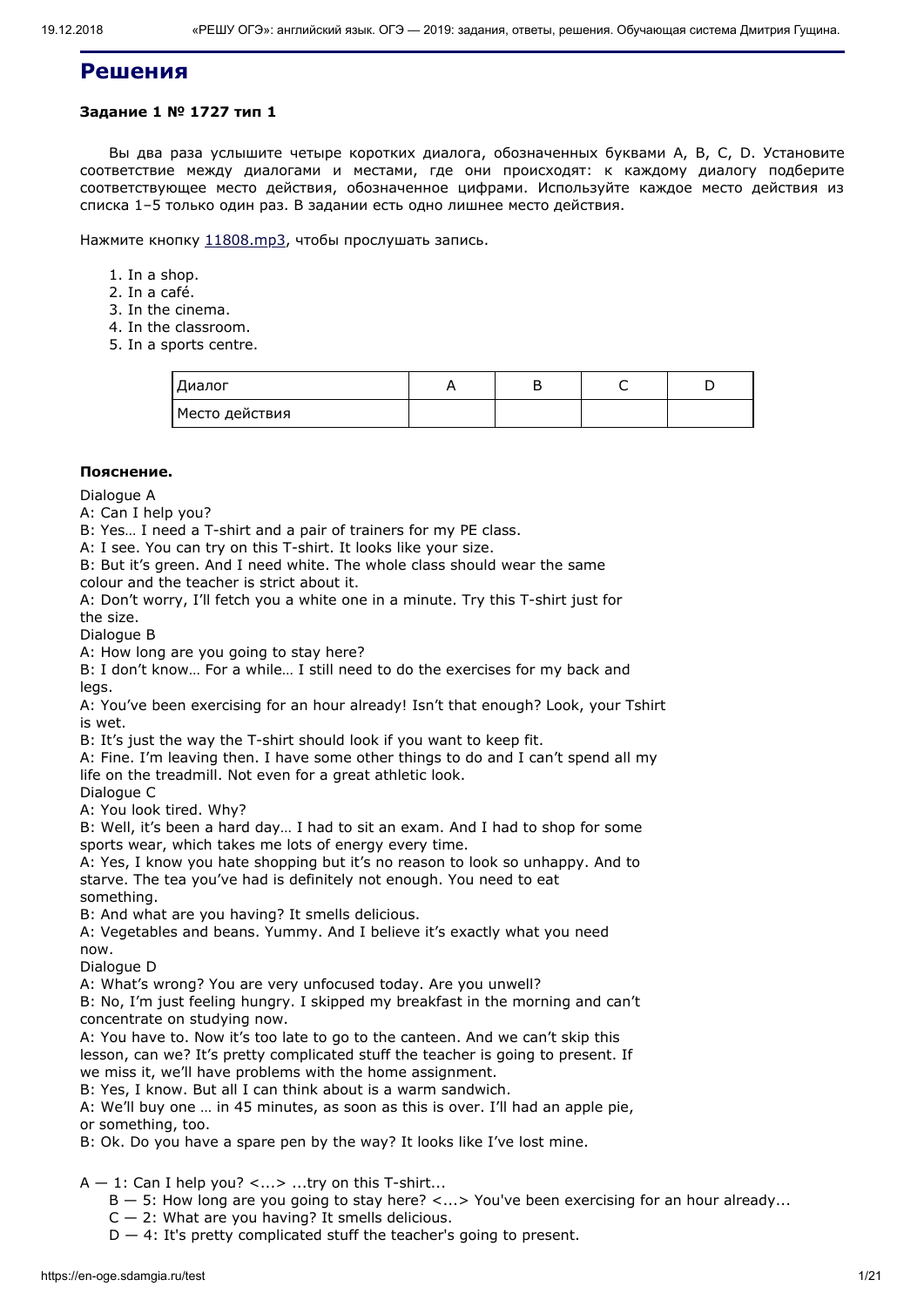Ответ: 1524.

Ваш ответ: *нет ответа*. Правильный ответ: 1524

# **Задание 2 № 1800 тип 2**

вы услышите пять высказываний. Установите соответствие между высказываниями каждого говорящего A–E и утверждениями, данными в списке 1–6. Используйте каждое утверждение из списка 1–6 только один раз. В задании есть **одно лишнее утверждение**.

Нажмите кнопку [11824.mp3,](https://en-oge.sdamgia.ru/files/11824.mp3) чтобы прослушать запись.

The speaker

- 1. gives advice on how to avoid health problems.
- 2. explains why we should sort waste.
- 3. explains how to get to his /her house.
- 4. talks about global environmental problems.
- 5. gives advice on how to make a handmade present.
- 6. talks about his/her recent trip.

| Говорящий   |  |  |  |
|-------------|--|--|--|
| Утверждение |  |  |  |

# **Пояснение.**

Speaker A

I can't understand why people are so careless and indifferent towards their own future. It is obvious that if we go on like this, the planet will change dramatically. It is already happening. Global warming has caused the temperature to rise all over the Earth. The level of the ocean is rising and the climate is changing. It's all the result of human activity! We produce so much toxic waste and rubbish that our own life will soon be threatened by it.

Speaker B

You may say that it's the government who should think about the environment, but I don't agree – normal people like you and me can do a lot too. All of us know about the coloured containers for rubbish and waste - those green, yellow, and blue containers you can find in any street. But not all of us bother to use them. Meanwhile, if we put the rubbish into different containers, it's easier and cheaper to recycle it. If each of us spends several minutes of our time on sorting their own waste, it will save lots of forests... and other resources, ...and energy, and it will prevent unnecessary pollution.

# Speaker C

Well, ok, I won't be able to pick you up after your conference, but it's not a problem. Just take bus number 4, from the bus stop right in front of your building. Get off at the fourth stop. Cross the street and go across a small park. Go on until you reach the next street. There you'll see an Eco-food shop. You can't miss their window as they advertise all the sorts of healthy bread, cereals, vegetable juices you like so much. Pass the shop and go towards the waste containers - you know, the green one - for glass, the yellow - for paper, and the blue one - for plastic and cans...

### Speaker D

The thing I really appreciated there is the way the people treat the environment. They are very careful about everything around them. When they build a house, or make a road, they try to preserve or replant the trees. The streets look pretty - green and very clean. There are garbage containers and litter bins everywhere and the people are not too lazy to sort their rubbish before throwing it away. And we stayed in a pretty family inn. The owner told us they have installed the solar panels on the roof to generate clean electricity in order not to produce toxic gases. Speaker E

I was impressed by the decorations they make. Just imagine, you can make nice ear-rings or a bracelet from (you'll never believe it!) an empty plastic bottle! I have made this sort of accessory for all my friends and they are very happy with them. Now I do not hurry to take the plastic bottles to the waste containers. Let me show you how to create this original vase for flowers… All you need to create some lovely decorations is a few empty plastic bottles, preferably of different colours, scissors, and some glue. It's important the glue should be colourless and suitable for plastic...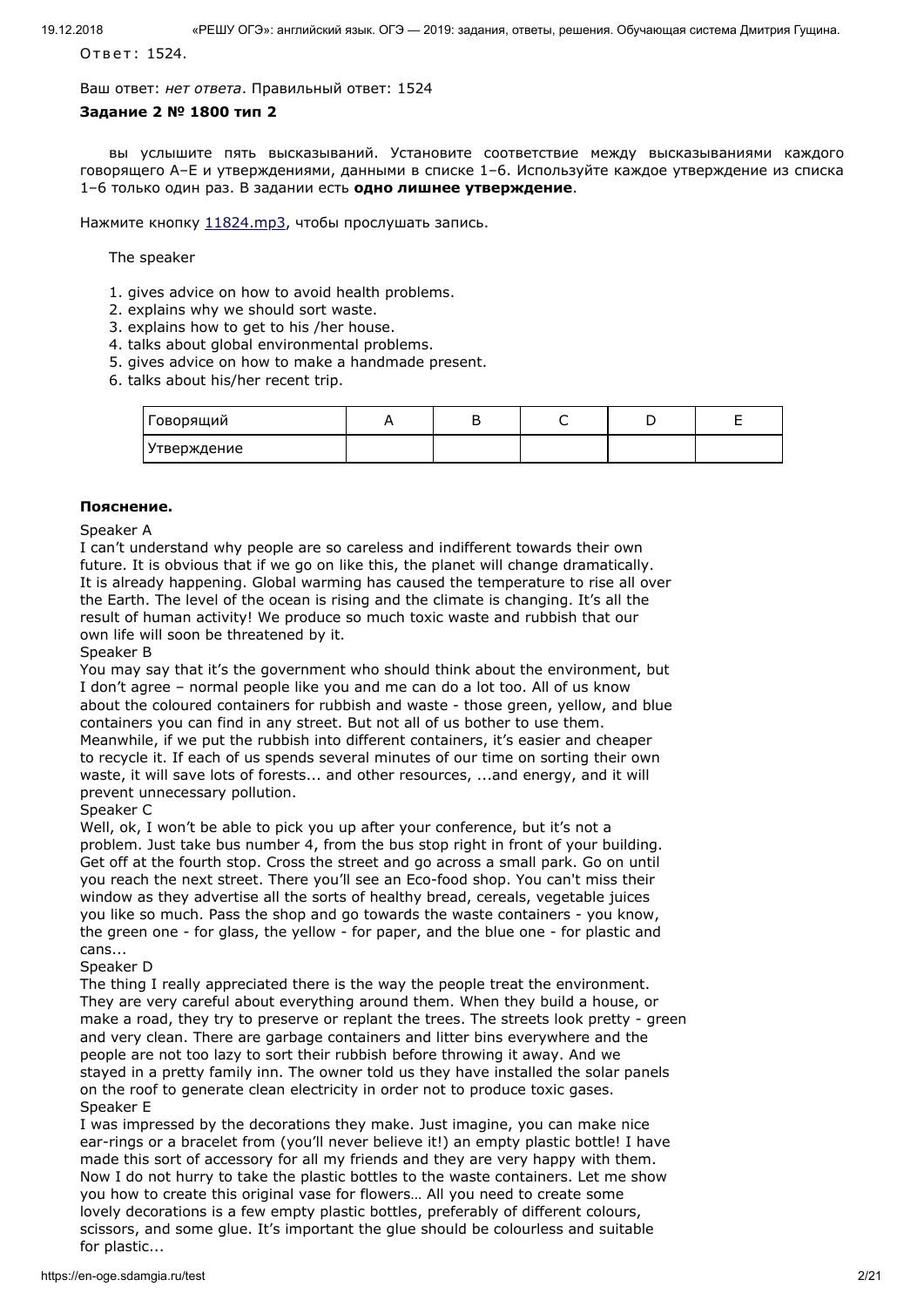$A - 4$ : If we go on like this, the planet will change dramatically. ...global warming...

- $B 2$ : All of us know about colored containers for rubbish and waste.
- $C 3$ : Just take bus number 4, get off at the fourth stop...
- $D 6$ : And we stayed in a pretty family inn...
- $E 5$ : You can make nice earrings or a bracelet...

# Ответ: 42365.

Ваш ответ: *нет ответа*. Правильный ответ: 42365

# **Задание 3 № 632 тип 3**

Вы услышите разговор двух друзей. выберите цифру 1, 2 или 3, соответствующую выбранному вами варианту ответа. вы услышите запись дважды.

Нажмите кнопку [3036.mp3](https://en-oge.sdamgia.ru/files/3036.mp3), чтобы прослушать запись.

Nora

1) is going to have a birthday party later.

- 2) is having a birthday party tonight.
- 3) had a birthday party some time ago.

4)

# **Пояснение.**

Jim: Hi, Nora! You look great!

Nora: Hi, Jim. It's probably because it's my birthday today. I'm turning sixteen.

Jim: Oh, many happy returns! Are you having a party today?

Nora: No. We'll have a party some time later. My exam session started two days ago so I'm very busy now, no time for partying.

Jim: I see. Have you already passed any of your exams?

Nora: Yes. Mathematics. And three more are left. They'll keep me busy till the middle of June.

Jim: Poor you! But Maths is the most difficult one, right?

Nora: Yes. I'm so happy that I passed it and my grade was surprisingly good.

Jim: Congratulations! Are you going to study Maths at university? I mean when you go to university?

Nora: I don't know. I hope not. I want to become a journalist. Journalists don't need Mathematics, do they? Jim: Well, I think that if you want to work as a journalist, you should be well-educated in all fields. That is, apart from having excellent communication skills.

Nora: Right. Anyway, I still have two more years at school to learn everything I need to before I go to university.

Jim: And how about short-term plans? What are you doing this summer — working, travelling or both? Nora: I don't know yet. We may go to my grandmother's. She lives in Italy.

Jim: Italy sounds great!

Nora: I love it too! But my mother insists on our going to Paris as she wants me to practice my French. I don't think it's necessary — I have no problem speaking French. I'm actually top of the class in French and Spanish.

Jim: Don't you like Paris?

Nora: I definitely prefer the Italian countryside to the city of Paris.

Jim: I understand. And in Italy you can practice Italian, can't you?

Nora: I don't speak Italian though I go to my grandma almost every summer.

Jim: Why?

Nora: All my friends there learn English and want me to speak English to them, so they can practice.

Jim: Very clever of them!

We'll have a party some time later. My exam session started two days ago so I'm very busy now, no time for partying.

Правильный ответ указан под номером 1.

Ваш ответ: *нет ответа*. Правильный ответ: 1

# **Задание 4 № 633 тип 4**

Вы услышите разговор двух друзей. выберите цифру 1, 2 или 3, соответствующую выбранному вами варианту ответа. Вы услышите запись дважды.

Нажмите кнопку [3036.mp3](https://en-oge.sdamgia.ru/files/3036.mp3), чтобы прослушать запись.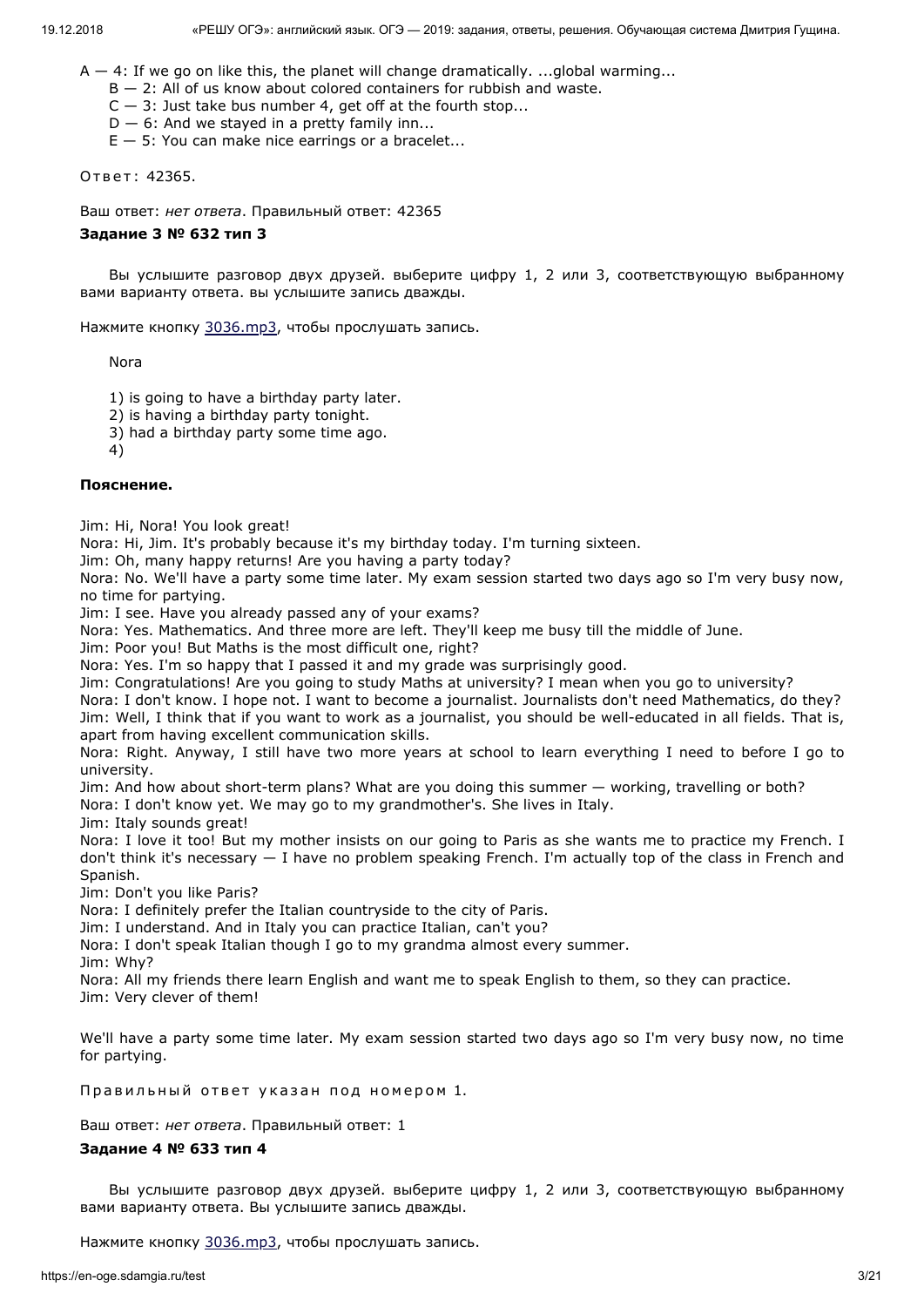#### Nora

- 1) has failed her Maths exam.
- 2) has passed her Maths exam.
- 3) is going to take her Maths exam later.
- 4)

# **Пояснение.**

Jim: Hi, Nora! You look great!

Nora: Hi, Jim. It's probably because it's my birthday today. I'm turning sixteen.

Jim: Oh, many happy returns! Are you having a party today?

Nora: No. We'll have a party some time later. My exam session started two days ago so I'm very busy now, no time for partying.

Jim: I see. Have you already passed any of your exams?

Nora: Yes. Mathematics. And three more are left. They'll keep me busy till the middle of June.

Jim: Poor you! But Maths is the most difficult one, right?

Nora: Yes. I'm so happy that I passed it and my grade was surprisingly good.

Jim: Congratulations! Are you going to study Maths at university? I mean when you go to university?

Nora: I don't know. I hope not. I want to become a journalist. Journalists don't need Mathematics, do they? Jim: Well, I think that if you want to work as a journalist, you should be well-educated in all fields. That is, apart from having excellent communication skills.

Nora: Right. Anyway, I still have two more years at school to learn everything I need to before I go to university.

Jim: And how about short-term plans? What are you doing this summer — working, travelling or both? Nora: I don't know yet. We may go to my grandmother's. She lives in Italy.

Jim: Italy sounds great!

Nora: I love it too! But my mother insists on our going to Paris as she wants me to practice my French. I don't think it's necessary — I have no problem speaking French. I'm actually top of the class in French and Spanish.

Jim: Don't you like Paris?

Nora: I definitely prefer the Italian countryside to the city of Paris.

Jim: I understand. And in Italy you can practice Italian, can't you?

Nora: I don't speak Italian though I go to my grandma almost every summer.

Jim: Why?

Nora: All my friends there learn English and want me to speak English to them, so they can practice. Jim: Very clever of them!

— Have you already passed any of them? — Mathematics.

Правильный ответ указан под номером 2.

Ваш ответ: *нет ответа*. Правильный ответ: 2

# **Задание 5 № 634 тип 5**

Вы услышите разговор двух друзей. выберите цифру 1, 2 или 3, соответствующую выбранному вами варианту ответа. Вы услышите запись дважды.

Нажмите кнопку [3036.mp3](https://en-oge.sdamgia.ru/files/3036.mp3), чтобы прослушать запись.

Nora

- 1) is choosing between two careers at the moment.
- 2) has no idea what to do in the future.
- 3) has chosen her future career already.

4)

### **Пояснение.**

Jim: Hi, Nora! You look great! Nora: Hi, Jim. It's probably because it's my birthday today. I'm turning sixteen. Jim: Oh, many happy returns! Are you having a party today? Nora: No. We'll have a party some time later. My exam session started two days ago so I'm very busy now, no time for partying. Jim: I see. Have you already passed any of your exams? Nora: Yes. Mathematics. And three more are left. They'll keep me busy till the middle of June. Jim: Poor you! But Maths is the most difficult one, right?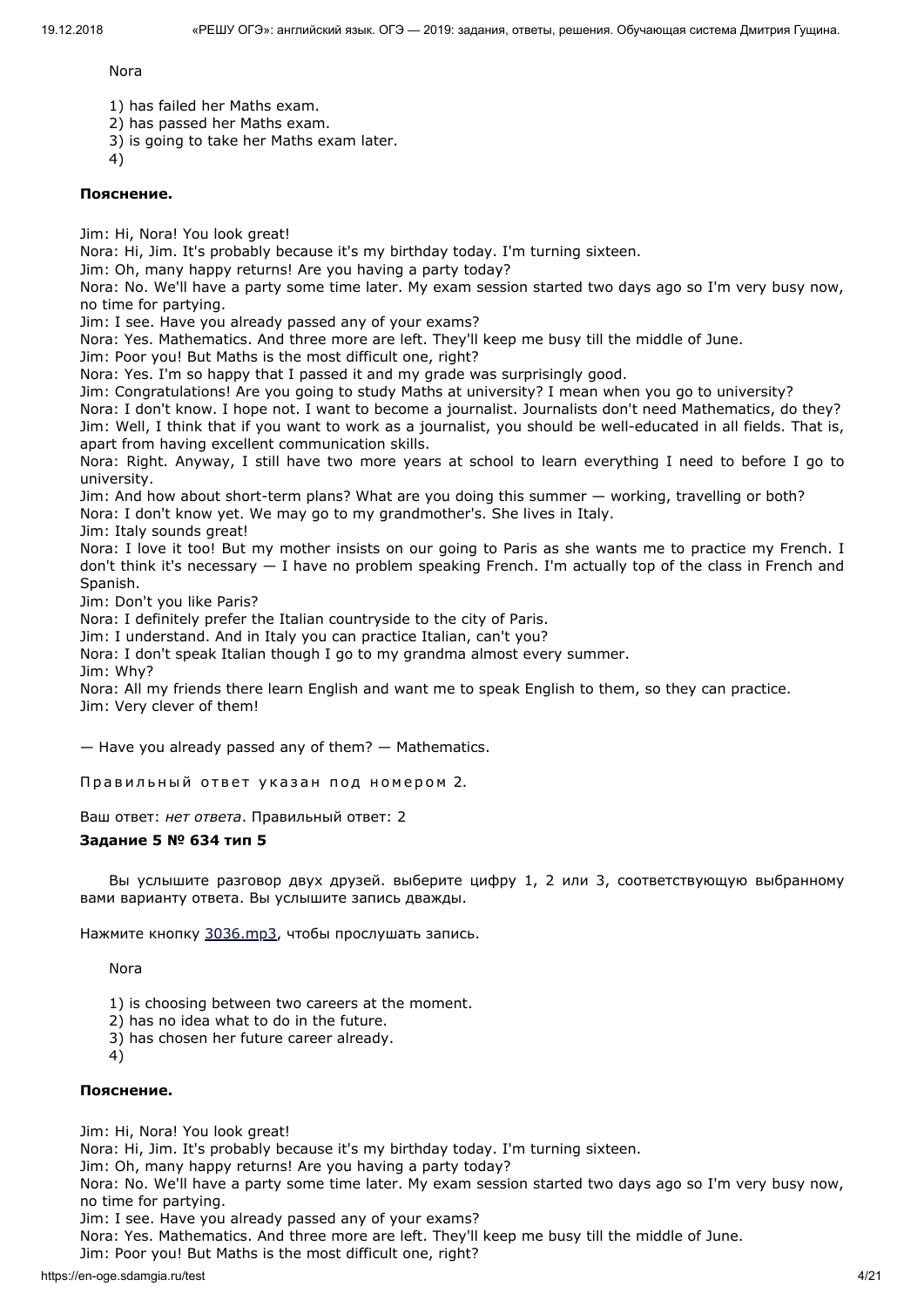Nora: Yes. I'm so happy that I passed it and my grade was surprisingly good.

Jim: Congratulations! Are you going to study Maths at university? I mean when you go to university? Nora: I don't know. I hope not. I want to become a journalist. Journalists don't need Mathematics, do they? Jim: Well, I think that if you want to work as a journalist, you should be well-educated in all fields. That is, apart from having excellent communication skills.

Nora: Right. Anyway, I still have two more years at school to learn everything I need to before I go to university.

Jim: And how about short-term plans? What are you doing this summer — working, travelling or both? Nora: I don't know yet. We may go to my grandmother's. She lives in Italy. Jim: Italy sounds great!

Nora: I love it too! But my mother insists on our going to Paris as she wants me to practice my French. I don't think it's necessary — I have no problem speaking French. I'm actually top of the class in French and Spanish.

Jim: Don't you like Paris?

Nora: I definitely prefer the Italian countryside to the city of Paris.

Jim: I understand. And in Italy you can practice Italian, can't you?

Nora: I don't speak Italian though I go to my grandma almost every summer.

Jim: Why?

Nora: All my friends there learn English and want me to speak English to them, so they can practice. Jim: Very clever of them!

I want to become a journalist. Journalists don't need Mathematics, do they?

Правильный ответ указан под номером 3.

Ваш ответ: *нет ответа*. Правильный ответ: 3

# **Задание 6 № 635 тип 6**

Вы услышите разговор двух друзей. Выберите цифру 1, 2 или 3, соответствующую выбранному вами варианту ответа. Вы услышите запись дважды.

Нажмите кнопку [3036.mp3](https://en-oge.sdamgia.ru/files/3036.mp3), чтобы прослушать запись.

Next year Nora is going to

1) enter university.

2) start working.

3) continue her school education.

4)

# **Пояснение.**

Jim: Hi, Nora! You look great!

Nora: Hi, Jim. It's probably because it's my birthday today. I'm turning sixteen.

Jim: Oh, many happy returns! Are you having a party today?

Nora: No. We'll have a party some time later. My exam session started two days ago so I'm very busy now, no time for partying.

Jim: I see. Have you already passed any of your exams?

Nora: Yes. Mathematics. And three more are left. They'll keep me busy till the middle of June.

Jim: Poor you! But Maths is the most difficult one, right?

Nora: Yes. I'm so happy that I passed it and my grade was surprisingly good.

Jim: Congratulations! Are you going to study Maths at university? I mean when you go to university?

Nora: I don't know. I hope not. I want to become a journalist. Journalists don't need Mathematics, do they? Jim: Well, I think that if you want to work as a journalist, you should be well-educated in all fields. That is, apart from having excellent communication skills.

Nora: Right. Anyway, I still have two more years at school to learn everything I need to before I go to university.

Jim: And how about short-term plans? What are you doing this summer — working, travelling or both? Nora: I don't know yet. We may go to my grandmother's. She lives in Italy.

Jim: Italy sounds great!

Nora: I love it too! But my mother insists on our going to Paris as she wants me to practice my French. I don't think it's necessary — I have no problem speaking French. I'm actually top of the class in French and Spanish.

Jim: Don't you like Paris?

Nora: I definitely prefer the Italian countryside to the city of Paris.

Jim: I understand. And in Italy you can practice Italian, can't you?

Nora: I don't speak Italian though I go to my grandma almost every summer.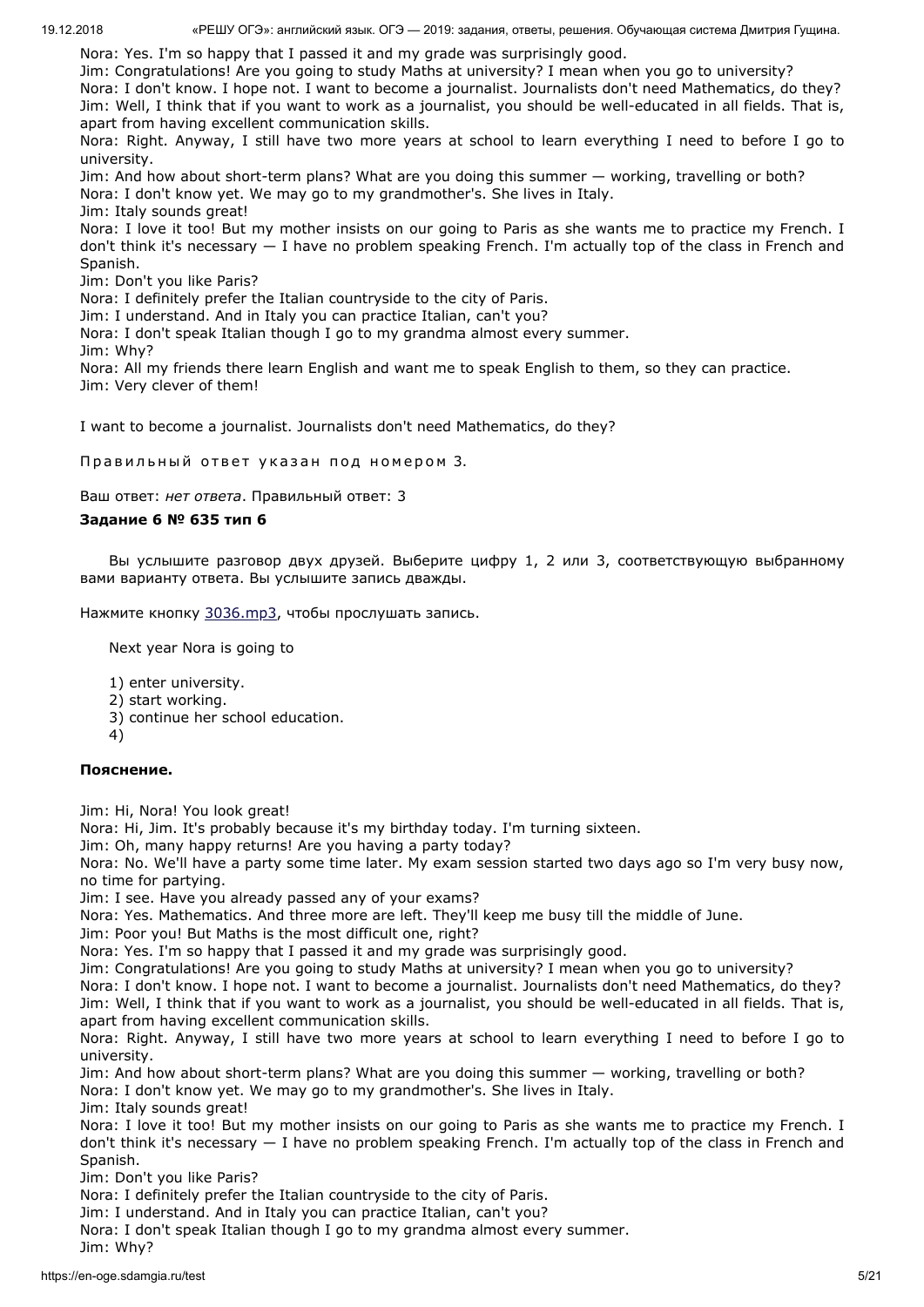Nora: All my friends there learn English and want me to speak English to them, so they can practice. Jim: Very clever of them!

I still have two more years at school..

Правильный ответ указан под номером 3.

Ваш ответ: *нет ответа*. Правильный ответ: 3

# **Задание 7 № 636 тип 7**

Вы услышите разговор двух друзей. Выберите цифру 1, 2 или 3, соответствующую выбранному вами варианту ответа. Вы услышите запись дважды.

Нажмите кнопку [3036.mp3](https://en-oge.sdamgia.ru/files/3036.mp3), чтобы прослушать запись.

In the summer Nora wants to

- 1) go to Italy. 2) go to France.
- 3) stay at home.
- 4)

# **Пояснение.**

Jim: Hi, Nora! You look great!

Nora: Hi, Jim. It's probably because it's my birthday today. I'm turning sixteen.

Jim: Oh, many happy returns! Are you having a party today?

Nora: No. We'll have a party some time later. My exam session started two days ago so I'm very busy now, no time for partying.

Jim: I see. Have you already passed any of your exams?

Nora: Yes. Mathematics. And three more are left. They'll keep me busy till the middle of June.

Jim: Poor you! But Maths is the most difficult one, right?

Nora: Yes. I'm so happy that I passed it and my grade was surprisingly good.

Jim: Congratulations! Are you going to study Maths at university? I mean when you go to university?

Nora: I don't know. I hope not. I want to become a journalist. Journalists don't need Mathematics, do they? Jim: Well, I think that if you want to work as a journalist, you should be well-educated in all fields. That is, apart from having excellent communication skills.

Nora: Right. Anyway, I still have two more years at school to learn everything I need to before I go to university.

Jim: And how about short-term plans? What are you doing this summer — working, travelling or both?

Nora: I don't know yet. We may go to my grandmother's. She lives in Italy.

Jim: Italy sounds great!

Nora: I love it too! But my mother insists on our going to Paris as she wants me to practice my French. I don't think it's necessary — I have no problem speaking French. I'm actually top of the class in French and Spanish.

Jim: Don't you like Paris?

Nora: I definitely prefer the Italian countryside to the city of Paris.

Jim: I understand. And in Italy you can practice Italian, can't you?

Nora: I don't speak Italian though I go to my grandma almost every summer.

Jim: Why?

Nora: All my friends there learn English and want me to speak English to them, so they can practice. Jim: Very clever of them!

I definitely prefer the Italian countryside...

Правильный ответ указан под номером 1.

Ваш ответ: *нет ответа*. Правильный ответ: 1

# **Задание 8 № 637 тип 8**

Вы услышите разговор двух друзей. Выберите цифру 1, 2 или 3, соответствующую выбранному вами варианту ответа. Вы услышите запись дважды.

Нажмите кнопку [3036.mp3](https://en-oge.sdamgia.ru/files/3036.mp3), чтобы прослушать запись.

Nora can speak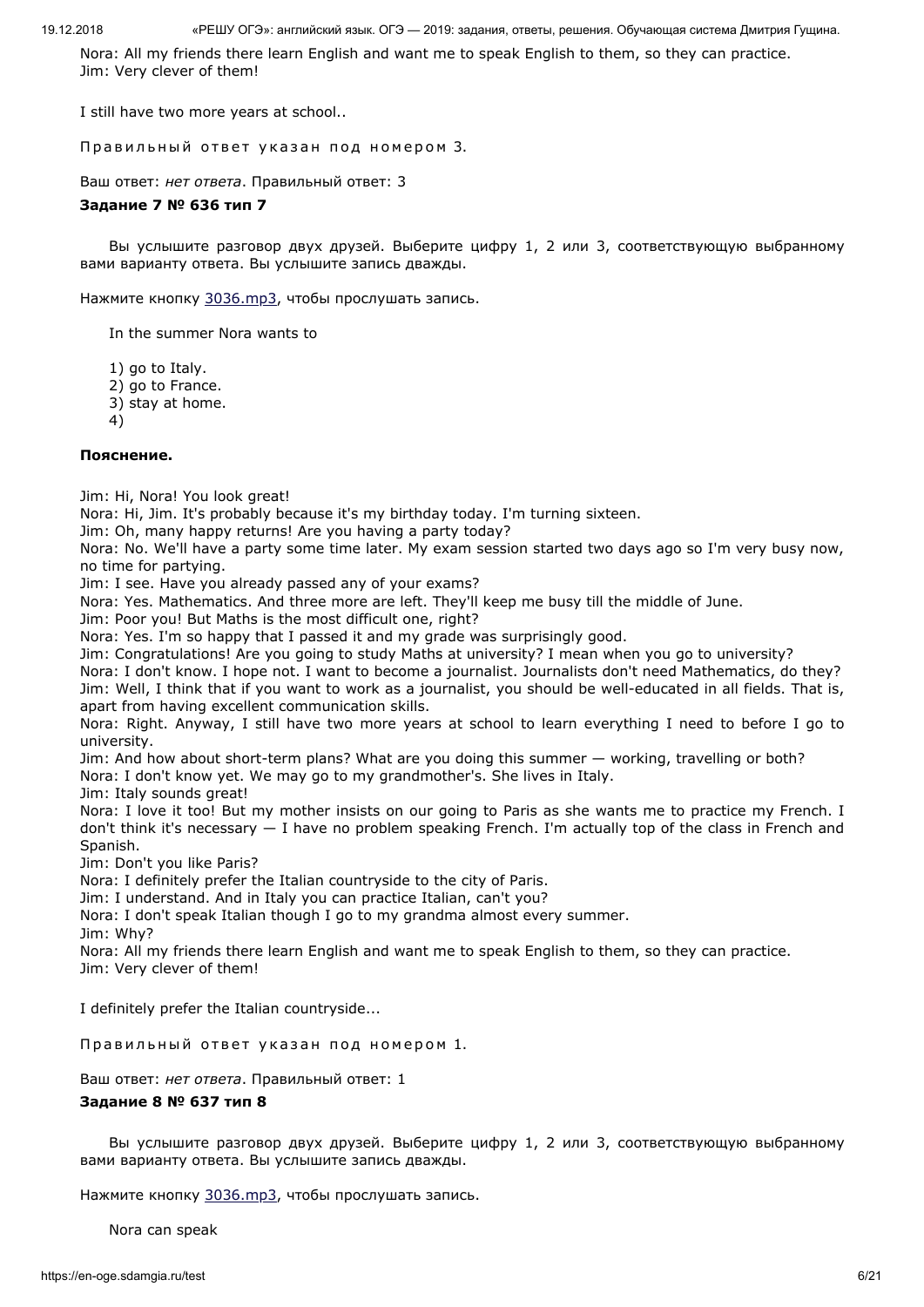- 1) Spanish and French.
- 2) Spanish and Italian.
- 3) Italian and French.
- 4)

Jim: Hi, Nora! You look great!

Nora: Hi, Jim. It's probably because it's my birthday today. I'm turning sixteen.

Jim: Oh, many happy returns! Are you having a party today?

Nora: No. We'll have a party some time later. My exam session started two days ago so I'm very busy now, no time for partying.

Jim: I see. Have you already passed any of your exams?

Nora: Yes. Mathematics. And three more are left. They'll keep me busy till the middle of June.

Jim: Poor you! But Maths is the most difficult one, right?

Nora: Yes. I'm so happy that I passed it and my grade was surprisingly good.

Jim: Congratulations! Are you going to study Maths at university? I mean when you go to university? Nora: I don't know. I hope not. I want to become a journalist. Journalists don't need Mathematics, do they? Jim: Well, I think that if you want to work as a journalist, you should be well-educated in all fields. That is, apart from having excellent communication skills.

Nora: Right. Anyway, I still have two more years at school to learn everything I need to before I go to university.

Jim: And how about short-term plans? What are you doing this summer — working, travelling or both? Nora: I don't know yet. We may go to my grandmother's. She lives in Italy.

Jim: Italy sounds great!

Nora: I love it too! But my mother insists on our going to Paris as she wants me to practice my French. I don't think it's necessary — I have no problem speaking French. I'm actually top of the class in French and Spanish.

Jim: Don't you like Paris?

Nora: I definitely prefer the Italian countryside to the city of Paris.

Jim: I understand. And in Italy you can practice Italian, can't you?

Nora: I don't speak Italian though I go to my grandma almost every summer.

Jim: Why?

Nora: All my friends there learn English and want me to speak English to them, so they can practice. Jim: Very clever of them!

I'm on the top of the class in French and Spanish.

Правильный ответ указан под номером 1.

Ваш ответ: *нет ответа*. Правильный ответ: 1

# **Задание 9 № 823 тип 9**

Прочитайте тексты и установите соответствие между текстами А–G и заголовками 1–8. В ответ запишите цифры, в порядке, соответствующем буквам. Используйте каждую цифру только один раз. В задании есть один лишний заголовок.

- 1. A holiday tradition
- 2. All kinds of entertainment
- 3. It's a must for any tourist
- 4. Going back in history
- 5. A city of contrasts
- 6. The name meaning
- 7. The green spots
- 8. Not for everyone

**A.** The population of London grew in the 17th century. Many houses were built during that period. It was needed after the Great Fire of 1666. In the 19th century the city suffered from pollution and epidemics. The German bombings during World War II destroyed the historical center of London. After the war the city was reconstructed and now it is one of the most beautiful European capitals.

**B.** Each year in December, the people of Norway send a present to Londoners. It is a very big Christmas Tree, which is put in Trafalgar Square. In this way they thank Britain for help during World War II. This tree becomes one of the unforgettable sights of London, especially when it is lit by hundreds of fairy lights. Londoners often group around the tree and sing Christmas songs.

**C.** Trafalgar Square is situated in central London. It is one of the greatest and most famous tourist attractions. Your visit to the capital usually begins with this place. It's absolutely necessary for every tourist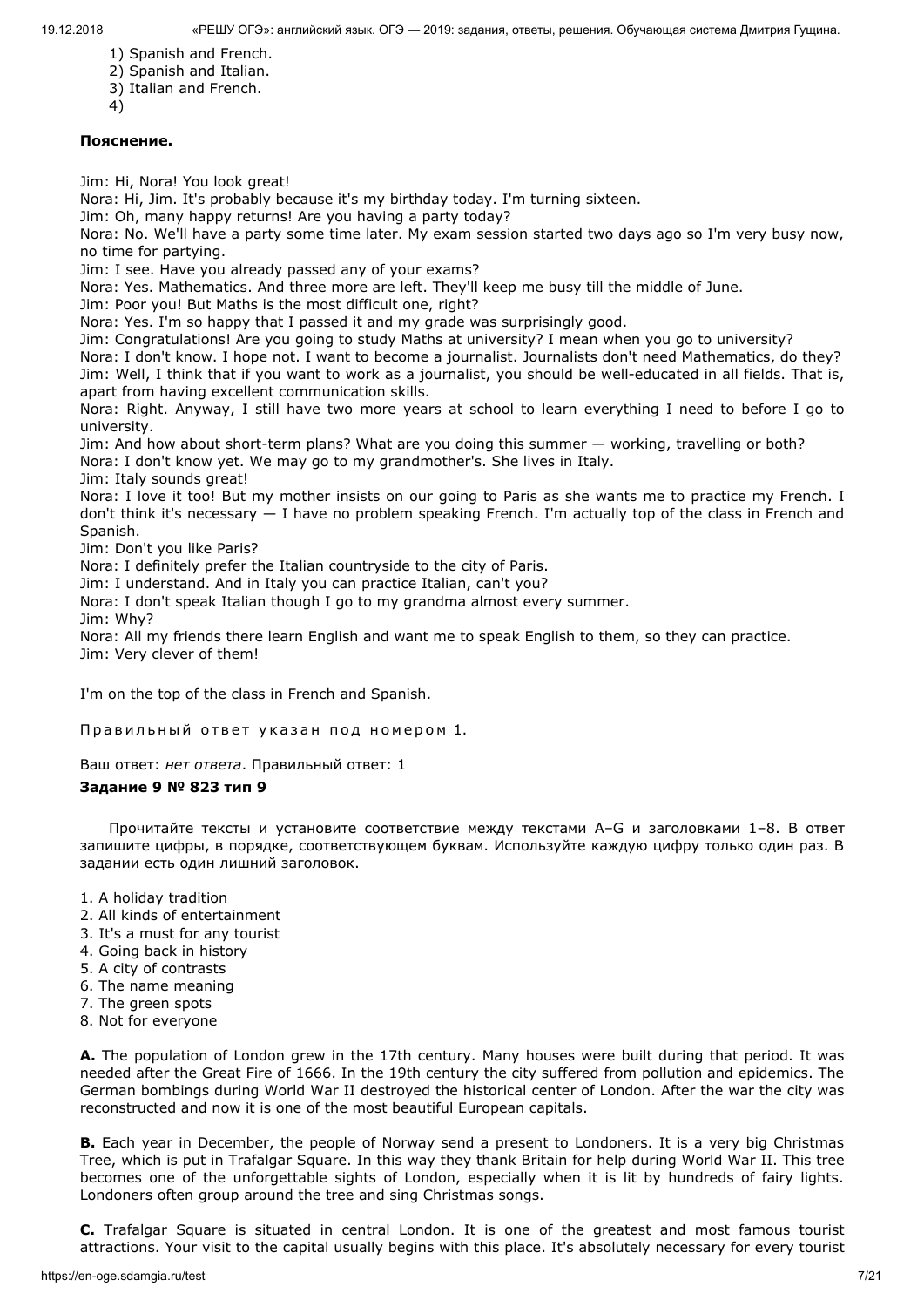to see Nelson's Column. Everyone should admire the lovely fountains of the square. Also, you can't say that you've been to London if you don't take a picture of yourself in the square.

**D.** London was founded by the Romans in the 1st century AD and called Londinium. There is a common theory that the word "Londinium" comes from the name of a Celtic village. Also, the adjective "lond" meant "wild" in the Celtic language. Perhaps, it characterized the river Thames, on which the city was started. So, most scientists think that London is a "village on the wild river".

**E.** In spite of being an important industrial and business centre London is known for its parks and open spaces. In every part of the city, you can find at least one park. It can be just a small pool with surrounding trees or a big and magnificent park like Hyde Park or Regent's Park. They are all loved and visited by Londoners all the year round.

**F.** The liveliest part of London is West End. There are a lot of pubs, clubs, shops, theatres and cafes there. All kinds of pastimes are offered to tourists. Most of them choose shopping in Oxford Street with its stores, boutiques and gift shops. It's a pleasant experience because the choices are great.

**G.** Big Ben is one of London's best-known sights. The name "Big Ben" actually refers not to the clock-tower itself, but to the thirteen ton bell hanging within. The tower is not open to the general public. A tourist from abroad can't visit it. The citizens of the UK are luckier. They can write a letter to a member of Parliament and ask to allow them to tour the clock tower. Usually, the permission is given.

| Текст            |  |  |  |  |
|------------------|--|--|--|--|
| <b>Заголовок</b> |  |  |  |  |

# **Пояснение.**

A−4: The population of London grew in the 17th century. Many houses were built during that period. It was needed after the Great Fire of 1666.

B−1: Each year in December, the people of Norway send a present to Londoners.

C−3: It's absolutely necessary for every tourist to see Nelson's Column. Everyone should admire the lovely fountains of the square. Also, you can't say that you've been to London if you don't take a picture of yourself in the square.

D−6: London was founded by the Romans in the 1st century AD and called Londinium. There is a common theory that the word "Londinium" comes from the name of a Celtic village.

E−7: It can be just a small pool with surrounding trees or a big and magnificent park like Hyde Park or Regent's Park.

F−2: There are a lot of pubs, clubs, shops, theatres and cafes there. All kinds of pastimes are offered to tourists.

G−8: The tower is not open to the general public. A tourist from abroad can't visit it. The citizens of the UK are luckier.

Ответ: 4136728.

Ваш ответ: *нет ответа*. Правильный ответ: 4136728

# **Задание 10 № 1242 тип 10**

# **Alfred Nobel**

The name of the most well-known Swede of all time — Alfred Nobel — is famous all over the world due to the prize he established. Despite hundreds of publications about the Nobel Prize, most people know very little about the man behind it.

Alfred Nobel was born in 1833, in Stockholm, Sweden. When he was four, the family moved to St. Petersburg, Russia. Alfred studied at home with the best private tutors and quickly mastered chemistry and became fluent in English, French, German and Russian as well as his native language, Swedish. In Russia, Alfred attended neither school nor university.

Alfred left Russia at the age of 18 to take a two-year trip around Europe and to the USA. When he returned to Russia, he began working at his father's arms factory where he experimented with chemistry and explosives.

Later, Alfred Nobel expanded the business to Europe and America. He had homes in six countries complete with laboratories as he was also a workaholic. He said himself that "my home is where I work and I work everywhere". Alfred Nobel had 93 profitable factories around the world when he died. Many of the leading industries in the chemical field today like ICI (Imperial Chemical Industries) came from companies established by Nobel. His 355 registered patents1 showed that Alfred Nobel had a wide range of interests in many fields of technology. There were experiments with imitation leather, artificial rubber and synthetic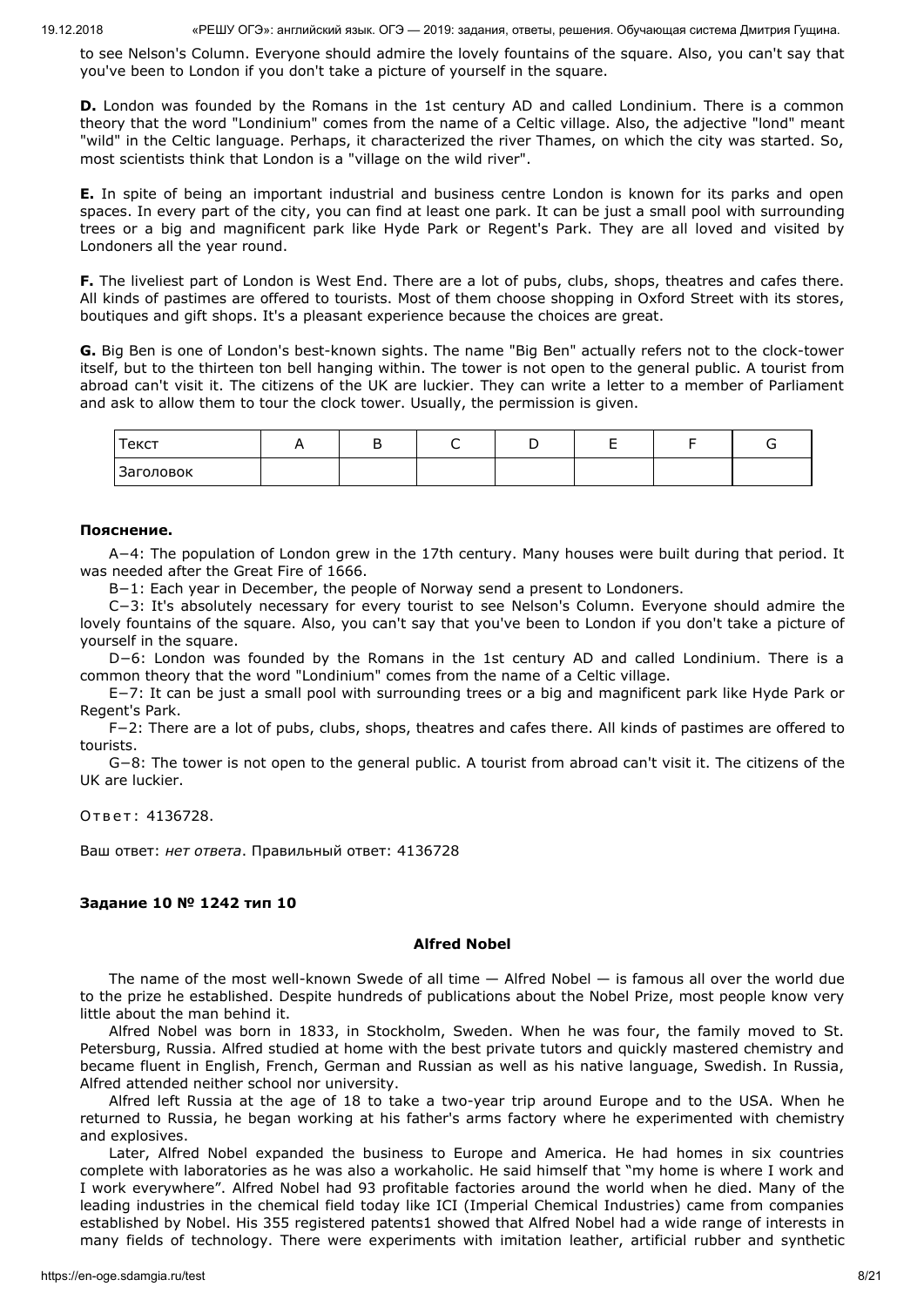silk. Nobel tried to improve the electrical battery, the light bulb and the phonograph. He also took photographs from the air, using rockets and parachutes. Alfred Nobel was also a big letter writer, sometimes writing as many as 30 letters a day. It was not only letters that Alfred Nobel wrote. A year before his death, he published his sad novel "Nemesis" that was performed as a play in Stockholm. Nobel was full of paradoxes. He was successful yet felt hopeless. He made a fortune out of war but fought for peace. He was a faithful patriot, yet spent little time in Sweden. He was an outstanding scientist and inventor, yet had only one year of formal schooling and no university degree. He loved family life but had none of his own. His dream of a wife and children never came true.

In 1864, a deadly explosion killed his younger brother. Deeply affected, Nobel developed a safer explosive: dynamite. Soon the newspapers accused Alfred Nobel of being the "salesman of death", even though 90 % of dynamite use was for non-violent purposes. However, Alfred Nobel himself knew that "there was nothing that could not be abused". He never tried to defend his revolutionary invention. But Nobel was disappointed with how he might be remembered and decided to establish the Nobel Prizes to honour men and women for outstanding achievements in physics, chemistry, medicine, literature, and for working towards peace. . A prize in economics "in memory of Alfred Nobel" was added in 1969.

Alfred Nobel spoke several foreign languages.

1) True

2) False

3) Not stated

### **Пояснение.**

Became fluent in English, French, German and Russian as well as his native language, Swedish.

Правильный ответ указан под номером 1.

Ваш ответ: *нет ответа*. Правильный ответ: 1

# **Задание 11 № 1243 тип 11**

#### **Alfred Nobel**

The name of the most well-known Swede of all time — Alfred Nobel — is famous all over the world due to the prize he established. Despite hundreds of publications about the Nobel Prize, most people know very little about the man behind it.

Alfred Nobel was born in 1833, in Stockholm, Sweden. When he was four, the family moved to St. Petersburg, Russia. Alfred studied at home with the best private tutors and quickly mastered chemistry and became fluent in English, French, German and Russian as well as his native language, Swedish. In Russia, Alfred attended neither school nor university.

Alfred left Russia at the age of 18 to take a two-year trip around Europe and to the USA. When he returned to Russia, he began working at his father's arms factory where he experimented with chemistry and explosives.

Later, Alfred Nobel expanded the business to Europe and America. He had homes in six countries complete with laboratories as he was also a workaholic. He said himself that "my home is where I work and I work everywhere". Alfred Nobel had 93 profitable factories around the world when he died. Many of the leading industries in the chemical field today like ICI (Imperial Chemical Industries) came from companies established by Nobel. His 355 registered patents1 showed that Alfred Nobel had a wide range of interests in many fields of technology. There were experiments with imitation leather, artificial rubber and synthetic silk. Nobel tried to improve the electrical battery, the light bulb and the phonograph. He also took photographs from the air, using rockets and parachutes. Alfred Nobel was also a big letter writer, sometimes writing as many as 30 letters a day. It was not only letters that Alfred Nobel wrote. A year before his death, he published his sad novel "Nemesis" that was performed as a play in Stockholm. Nobel was full of paradoxes. He was successful yet felt hopeless. He made a fortune out of war but fought for peace. He was a faithful patriot, yet spent little time in Sweden. He was an outstanding scientist and inventor, yet had only one year of formal schooling and no university degree. He loved family life but had none of his own. His dream of a wife and children never came true.

In 1864, a deadly explosion killed his younger brother. Deeply affected, Nobel developed a safer explosive: dynamite. Soon the newspapers accused Alfred Nobel of being the "salesman of death", even though 90 % of dynamite use was for non-violent purposes. However, Alfred Nobel himself knew that "there was nothing that could not be abused". He never tried to defend his revolutionary invention. But Nobel was disappointed with how he might be remembered and decided to establish the Nobel Prizes to honour men and women for outstanding achievements in physics, chemistry, medicine, literature, and for working towards peace. . A prize in economics "in memory of Alfred Nobel" was added in 1969.

Alfred Nobel graduated from St. Petersburg University.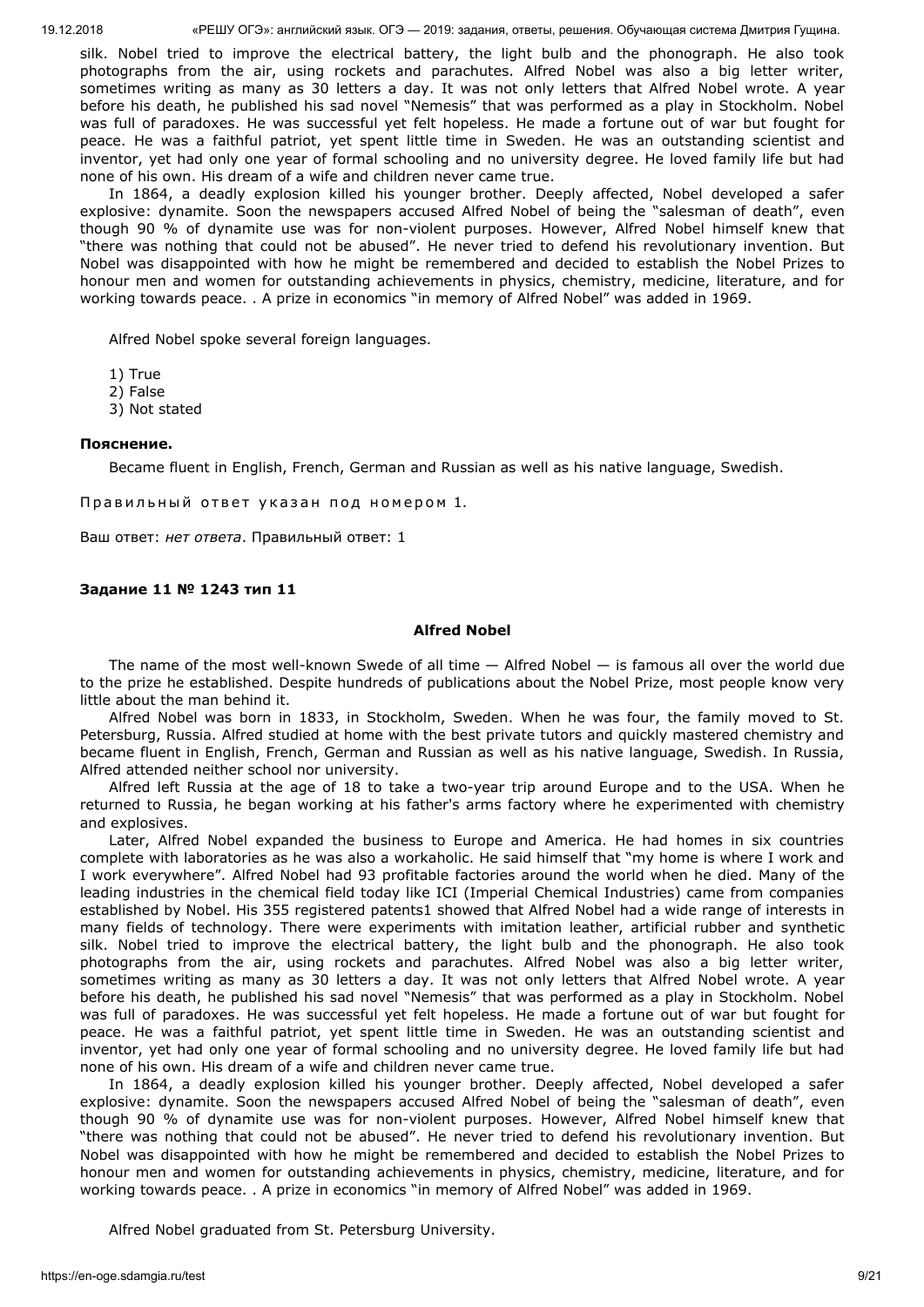- 1) True
- 2) False
- 3) Not stated

Alfred attended neither school nor university.

Правильный ответ указан под номером 2.

Ваш ответ: *нет ответа*. Правильный ответ: 2

# **Задание 12 № 1244 тип 12**

#### **Alfred Nobel**

The name of the most well-known Swede of all time  $-$  Alfred Nobel  $-$  is famous all over the world due to the prize he established. Despite hundreds of publications about the Nobel Prize, most people know very little about the man behind it.

Alfred Nobel was born in 1833, in Stockholm, Sweden. When he was four, the family moved to St. Petersburg, Russia. Alfred studied at home with the best private tutors and quickly mastered chemistry and became fluent in English, French, German and Russian as well as his native language, Swedish. In Russia, Alfred attended neither school nor university.

Alfred left Russia at the age of 18 to take a two-year trip around Europe and to the USA. When he returned to Russia, he began working at his father's arms factory where he experimented with chemistry and explosives.

Later, Alfred Nobel expanded the business to Europe and America. He had homes in six countries complete with laboratories as he was also a workaholic. He said himself that "my home is where I work and I work everywhere". Alfred Nobel had 93 profitable factories around the world when he died. Many of the leading industries in the chemical field today like ICI (Imperial Chemical Industries) came from companies established by Nobel. His 355 registered patents1 showed that Alfred Nobel had a wide range of interests in many fields of technology. There were experiments with imitation leather, artificial rubber and synthetic silk. Nobel tried to improve the electrical battery, the light bulb and the phonograph. He also took photographs from the air, using rockets and parachutes. Alfred Nobel was also a big letter writer, sometimes writing as many as 30 letters a day. It was not only letters that Alfred Nobel wrote. A year before his death, he published his sad novel "Nemesis" that was performed as a play in Stockholm. Nobel was full of paradoxes. He was successful yet felt hopeless. He made a fortune out of war but fought for peace. He was a faithful patriot, yet spent little time in Sweden. He was an outstanding scientist and inventor, yet had only one year of formal schooling and no university degree. He loved family life but had none of his own. His dream of a wife and children never came true.

In 1864, a deadly explosion killed his younger brother. Deeply affected, Nobel developed a safer explosive: dynamite. Soon the newspapers accused Alfred Nobel of being the "salesman of death", even though 90 % of dynamite use was for non-violent purposes. However, Alfred Nobel himself knew that "there was nothing that could not be abused". He never tried to defend his revolutionary invention. But Nobel was disappointed with how he might be remembered and decided to establish the Nobel Prizes to honour men and women for outstanding achievements in physics, chemistry, medicine, literature, and for working towards peace. . A prize in economics "in memory of Alfred Nobel" was added in 1969.

Alfred Nobel was a successful businessman.

- 1) True
- 2) False

3) Not stated

# **Пояснение.**

Alfred Nobel expanded the business to Europe and America. He had homes in six countries complete with laboratories as he was also a workaholic.

Правильный ответ указан под номером 1.

Ваш ответ: *нет ответа*. Правильный ответ: 1

## **Задание 13 № 1245 тип 13**

# **Alfred Nobel**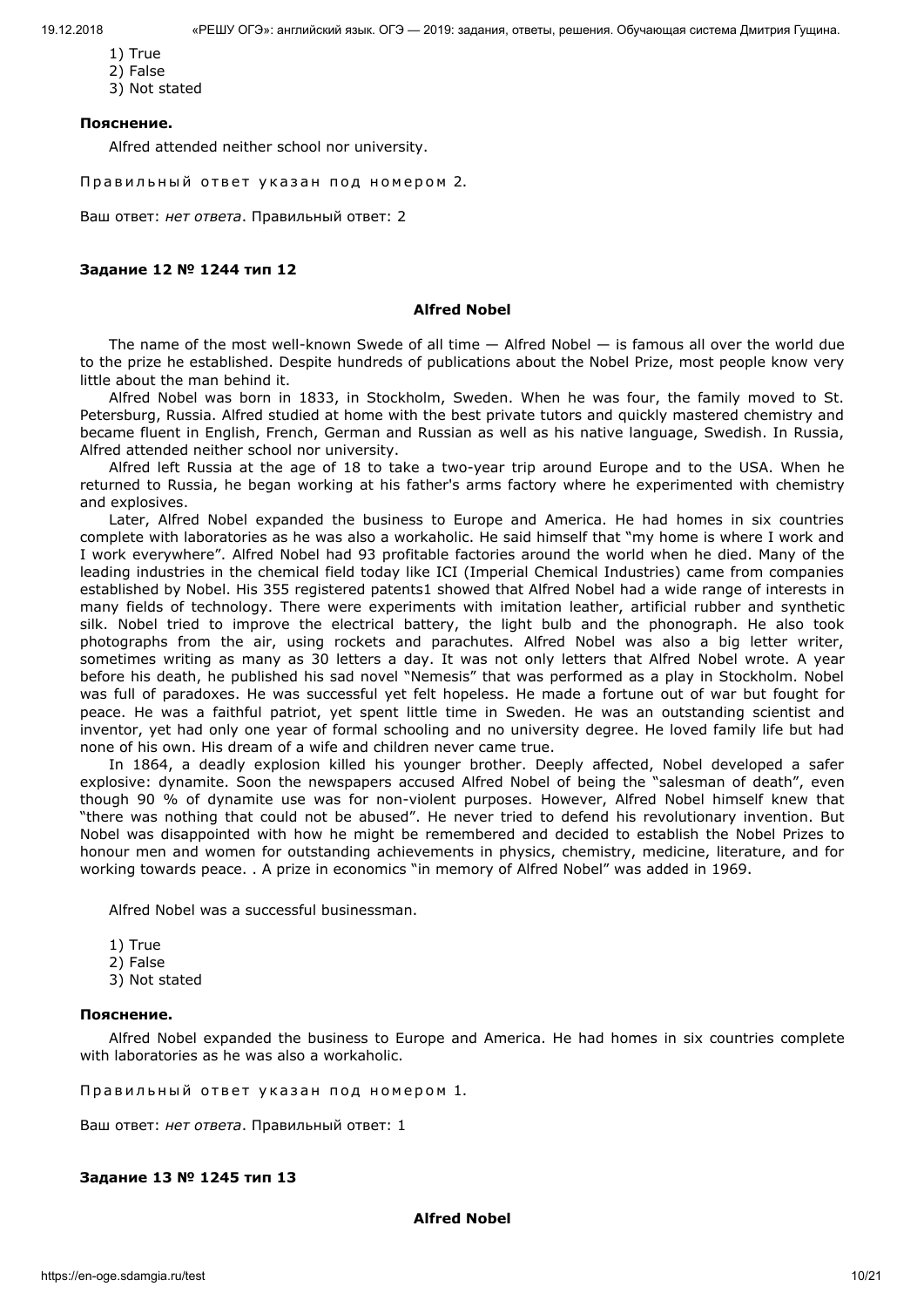The name of the most well-known Swede of all time — Alfred Nobel — is famous all over the world due to the prize he established. Despite hundreds of publications about the Nobel Prize, most people know very little about the man behind it.

Alfred Nobel was born in 1833, in Stockholm, Sweden. When he was four, the family moved to St. Petersburg, Russia. Alfred studied at home with the best private tutors and quickly mastered chemistry and became fluent in English, French, German and Russian as well as his native language, Swedish. In Russia, Alfred attended neither school nor university.

Alfred left Russia at the age of 18 to take a two-year trip around Europe and to the USA. When he returned to Russia, he began working at his father's arms factory where he experimented with chemistry and explosives.

Later, Alfred Nobel expanded the business to Europe and America. He had homes in six countries complete with laboratories as he was also a workaholic. He said himself that "my home is where I work and I work everywhere". Alfred Nobel had 93 profitable factories around the world when he died. Many of the leading industries in the chemical field today like ICI (Imperial Chemical Industries) came from companies established by Nobel. His 355 registered patents1 showed that Alfred Nobel had a wide range of interests in many fields of technology. There were experiments with imitation leather, artificial rubber and synthetic silk. Nobel tried to improve the electrical battery, the light bulb and the phonograph. He also took photographs from the air, using rockets and parachutes. Alfred Nobel was also a big letter writer, sometimes writing as many as 30 letters a day. It was not only letters that Alfred Nobel wrote. A year before his death, he published his sad novel "Nemesis" that was performed as a play in Stockholm. Nobel was full of paradoxes. He was successful yet felt hopeless. He made a fortune out of war but fought for peace. He was a faithful patriot, yet spent little time in Sweden. He was an outstanding scientist and inventor, yet had only one year of formal schooling and no university degree. He loved family life but had none of his own. His dream of a wife and children never came true.

In 1864, a deadly explosion killed his younger brother. Deeply affected, Nobel developed a safer explosive: dynamite. Soon the newspapers accused Alfred Nobel of being the "salesman of death", even though 90 % of dynamite use was for non-violent purposes. However, Alfred Nobel himself knew that "there was nothing that could not be abused". He never tried to defend his revolutionary invention. But Nobel was disappointed with how he might be remembered and decided to establish the Nobel Prizes to honour men and women for outstanding achievements in physics, chemistry, medicine, literature, and for working towards peace. . A prize in economics "in memory of Alfred Nobel" was added in 1969.

Alfred Nobel was awarded a special prize for creating artificial materials.

1) True

- 2) False
- 3) Not stated

#### **Пояснение.**

There were experiments with imitation leather, artificial rubber and synthetic silk.

Правильный ответ указан под номером 3.

Ваш ответ: *нет ответа*. Правильный ответ: 3

### **Задание 14 № 1246 тип 14**

### **Alfred Nobel**

The name of the most well-known Swede of all time  $-$  Alfred Nobel  $-$  is famous all over the world due to the prize he established. Despite hundreds of publications about the Nobel Prize, most people know very little about the man behind it.

Alfred Nobel was born in 1833, in Stockholm, Sweden. When he was four, the family moved to St. Petersburg, Russia. Alfred studied at home with the best private tutors and quickly mastered chemistry and became fluent in English, French, German and Russian as well as his native language, Swedish. In Russia, Alfred attended neither school nor university.

Alfred left Russia at the age of 18 to take a two-year trip around Europe and to the USA. When he returned to Russia, he began working at his father's arms factory where he experimented with chemistry and explosives.

Later, Alfred Nobel expanded the business to Europe and America. He had homes in six countries complete with laboratories as he was also a workaholic. He said himself that "my home is where I work and I work everywhere". Alfred Nobel had 93 profitable factories around the world when he died. Many of the leading industries in the chemical field today like ICI (Imperial Chemical Industries) came from companies established by Nobel. His 355 registered patents1 showed that Alfred Nobel had a wide range of interests in many fields of technology. There were experiments with imitation leather, artificial rubber and synthetic silk. Nobel tried to improve the electrical battery, the light bulb and the phonograph. He also took photographs from the air, using rockets and parachutes. Alfred Nobel was also a big letter writer,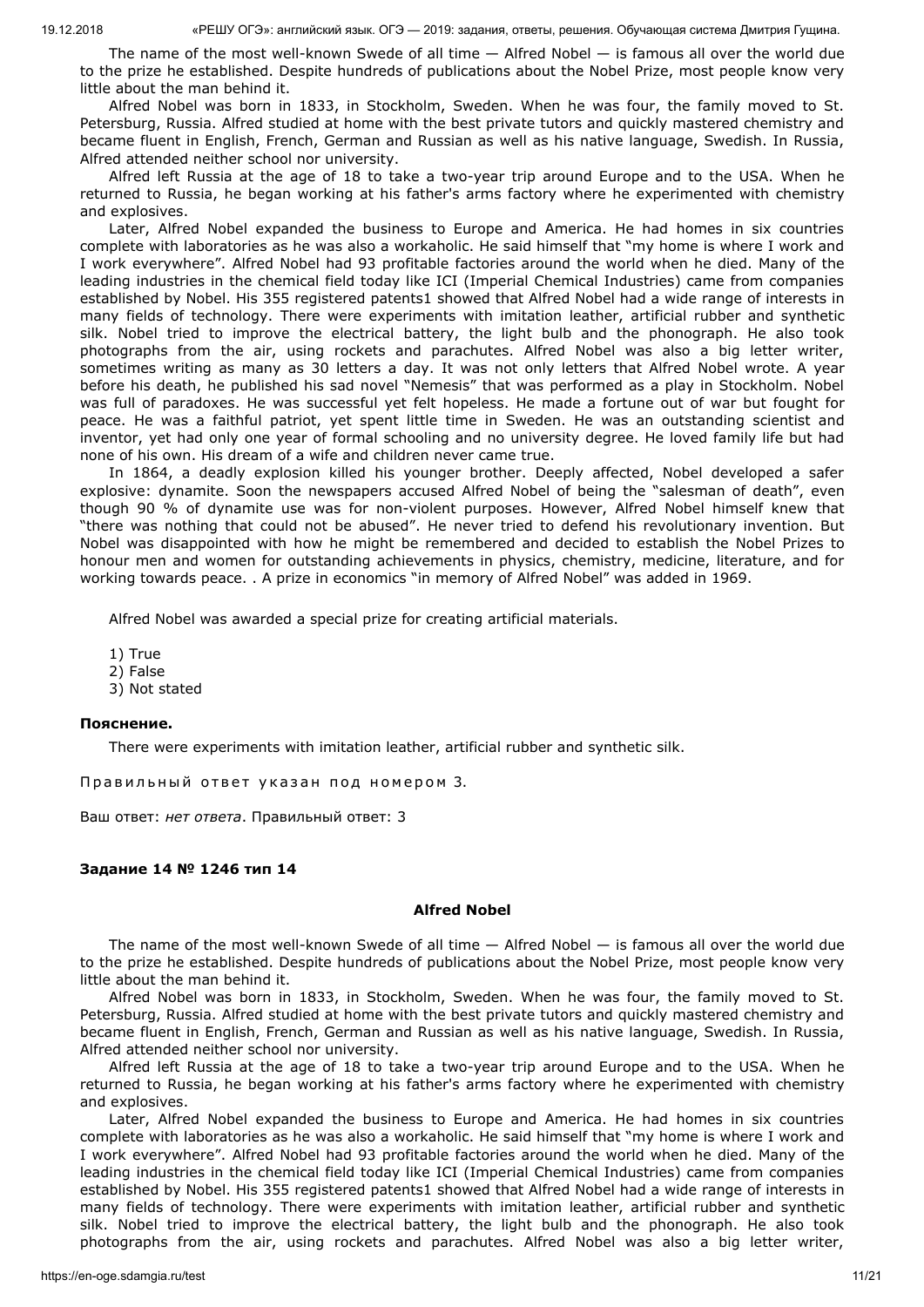sometimes writing as many as 30 letters a day. It was not only letters that Alfred Nobel wrote. A year before his death, he published his sad novel "Nemesis" that was performed as a play in Stockholm. Nobel was full of paradoxes. He was successful yet felt hopeless. He made a fortune out of war but fought for peace. He was a faithful patriot, yet spent little time in Sweden. He was an outstanding scientist and inventor, yet had only one year of formal schooling and no university degree. He loved family life but had none of his own. His dream of a wife and children never came true.

In 1864, a deadly explosion killed his younger brother. Deeply affected, Nobel developed a safer explosive: dynamite. Soon the newspapers accused Alfred Nobel of being the "salesman of death", even though 90 % of dynamite use was for non-violent purposes. However, Alfred Nobel himself knew that "there was nothing that could not be abused". He never tried to defend his revolutionary invention. But Nobel was disappointed with how he might be remembered and decided to establish the Nobel Prizes to honour men and women for outstanding achievements in physics, chemistry, medicine, literature, and for working towards peace. . A prize in economics "in memory of Alfred Nobel" was added in 1969.

Alfred Nobel's novel was an enormous success.

1) True 2) False

3) Not stated

4)

**Пояснение.**

No information.

Правильный ответ указан под номером 3.

Ваш ответ: *нет ответа*. Правильный ответ: 3

# **Задание 15 № 1247 тип 15**

### **Alfred Nobel**

The name of the most well-known Swede of all time — Alfred Nobel — is famous all over the world due to the prize he established. Despite hundreds of publications about the Nobel Prize, most people know very little about the man behind it.

Alfred Nobel was born in 1833, in Stockholm, Sweden. When he was four, the family moved to St. Petersburg, Russia. Alfred studied at home with the best private tutors and quickly mastered chemistry and became fluent in English, French, German and Russian as well as his native language, Swedish. In Russia, Alfred attended neither school nor university.

Alfred left Russia at the age of 18 to take a two-year trip around Europe and to the USA. When he returned to Russia, he began working at his father's arms factory where he experimented with chemistry and explosives.

Later, Alfred Nobel expanded the business to Europe and America. He had homes in six countries complete with laboratories as he was also a workaholic. He said himself that "my home is where I work and I work everywhere". Alfred Nobel had 93 profitable factories around the world when he died. Many of the leading industries in the chemical field today like ICI (Imperial Chemical Industries) came from companies established by Nobel. His 355 registered patents1 showed that Alfred Nobel had a wide range of interests in many fields of technology. There were experiments with imitation leather, artificial rubber and synthetic silk. Nobel tried to improve the electrical battery, the light bulb and the phonograph. He also took photographs from the air, using rockets and parachutes. Alfred Nobel was also a big letter writer, sometimes writing as many as 30 letters a day. It was not only letters that Alfred Nobel wrote. A year before his death, he published his sad novel "Nemesis" that was performed as a play in Stockholm. Nobel was full of paradoxes. He was successful yet felt hopeless. He made a fortune out of war but fought for peace. He was a faithful patriot, yet spent little time in Sweden. He was an outstanding scientist and inventor, yet had only one year of formal schooling and no university degree. He loved family life but had none of his own. His dream of a wife and children never came true.

In 1864, a deadly explosion killed his younger brother. Deeply affected, Nobel developed a safer explosive: dynamite. Soon the newspapers accused Alfred Nobel of being the "salesman of death", even though 90 % of dynamite use was for non-violent purposes. However, Alfred Nobel himself knew that "there was nothing that could not be abused". He never tried to defend his revolutionary invention. But Nobel was disappointed with how he might be remembered and decided to establish the Nobel Prizes to honour men and women for outstanding achievements in physics, chemistry, medicine, literature, and for working towards peace. . A prize in economics "in memory of Alfred Nobel" was added in 1969.

Alfred Nobel was happily married.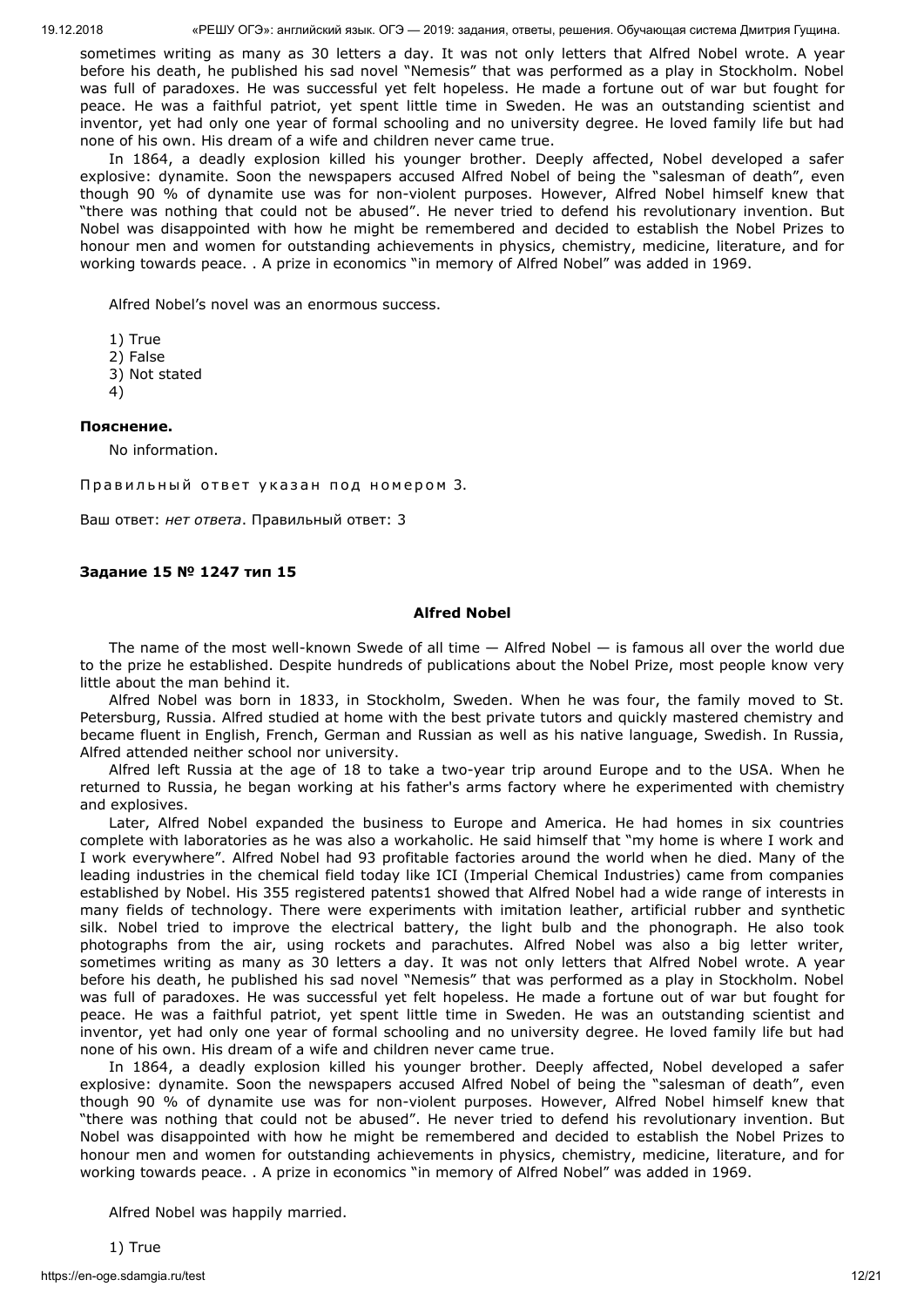2) False

3) Not stated

#### **Пояснение.**

His dream of a wife and children never came true.

Правильный ответ указан под номером 2.

Ваш ответ: *нет ответа*. Правильный ответ: 2

#### **Задание 16 № 1248 тип 16**

### **Alfred Nobel**

The name of the most well-known Swede of all time — Alfred Nobel — is famous all over the world due to the prize he established. Despite hundreds of publications about the Nobel Prize, most people know very little about the man behind it.

Alfred Nobel was born in 1833, in Stockholm, Sweden. When he was four, the family moved to St. Petersburg, Russia. Alfred studied at home with the best private tutors and quickly mastered chemistry and became fluent in English, French, German and Russian as well as his native language, Swedish. In Russia, Alfred attended neither school nor university.

Alfred left Russia at the age of 18 to take a two-year trip around Europe and to the USA. When he returned to Russia, he began working at his father's arms factory where he experimented with chemistry and explosives.

Later, Alfred Nobel expanded the business to Europe and America. He had homes in six countries complete with laboratories as he was also a workaholic. He said himself that "my home is where I work and I work everywhere". Alfred Nobel had 93 profitable factories around the world when he died. Many of the leading industries in the chemical field today like ICI (Imperial Chemical Industries) came from companies established by Nobel. His 355 registered patents1 showed that Alfred Nobel had a wide range of interests in many fields of technology. There were experiments with imitation leather, artificial rubber and synthetic silk. Nobel tried to improve the electrical battery, the light bulb and the phonograph. He also took photographs from the air, using rockets and parachutes. Alfred Nobel was also a big letter writer, sometimes writing as many as 30 letters a day. It was not only letters that Alfred Nobel wrote. A year before his death, he published his sad novel "Nemesis" that was performed as a play in Stockholm. Nobel was full of paradoxes. He was successful yet felt hopeless. He made a fortune out of war but fought for peace. He was a faithful patriot, yet spent little time in Sweden. He was an outstanding scientist and inventor, yet had only one year of formal schooling and no university degree. He loved family life but had none of his own. His dream of a wife and children never came true.

In 1864, a deadly explosion killed his younger brother. Deeply affected, Nobel developed a safer explosive: dynamite. Soon the newspapers accused Alfred Nobel of being the "salesman of death", even though 90 % of dynamite use was for non-violent purposes. However, Alfred Nobel himself knew that "there was nothing that could not be abused". He never tried to defend his revolutionary invention. But Nobel was disappointed with how he might be remembered and decided to establish the Nobel Prizes to honour men and women for outstanding achievements in physics, chemistry, medicine, literature, and for working towards peace. . A prize in economics "in memory of Alfred Nobel" was added in 1969.

Alfred Nobel's dynamite was used only for military needs.

- 1) True
- 2) False
- 3) Not stated

### **Пояснение.**

Though 90% of dynamite use was for non-violent purposes.

Правильный ответ указан под номером 2.

Ваш ответ: *нет ответа*. Правильный ответ: 2

### **Задание 17 № 1249 тип 17**

# **Alfred Nobel**

The name of the most well-known Swede of all time — Alfred Nobel — is famous all over the world due to the prize he established. Despite hundreds of publications about the Nobel Prize, most people know very little about the man behind it.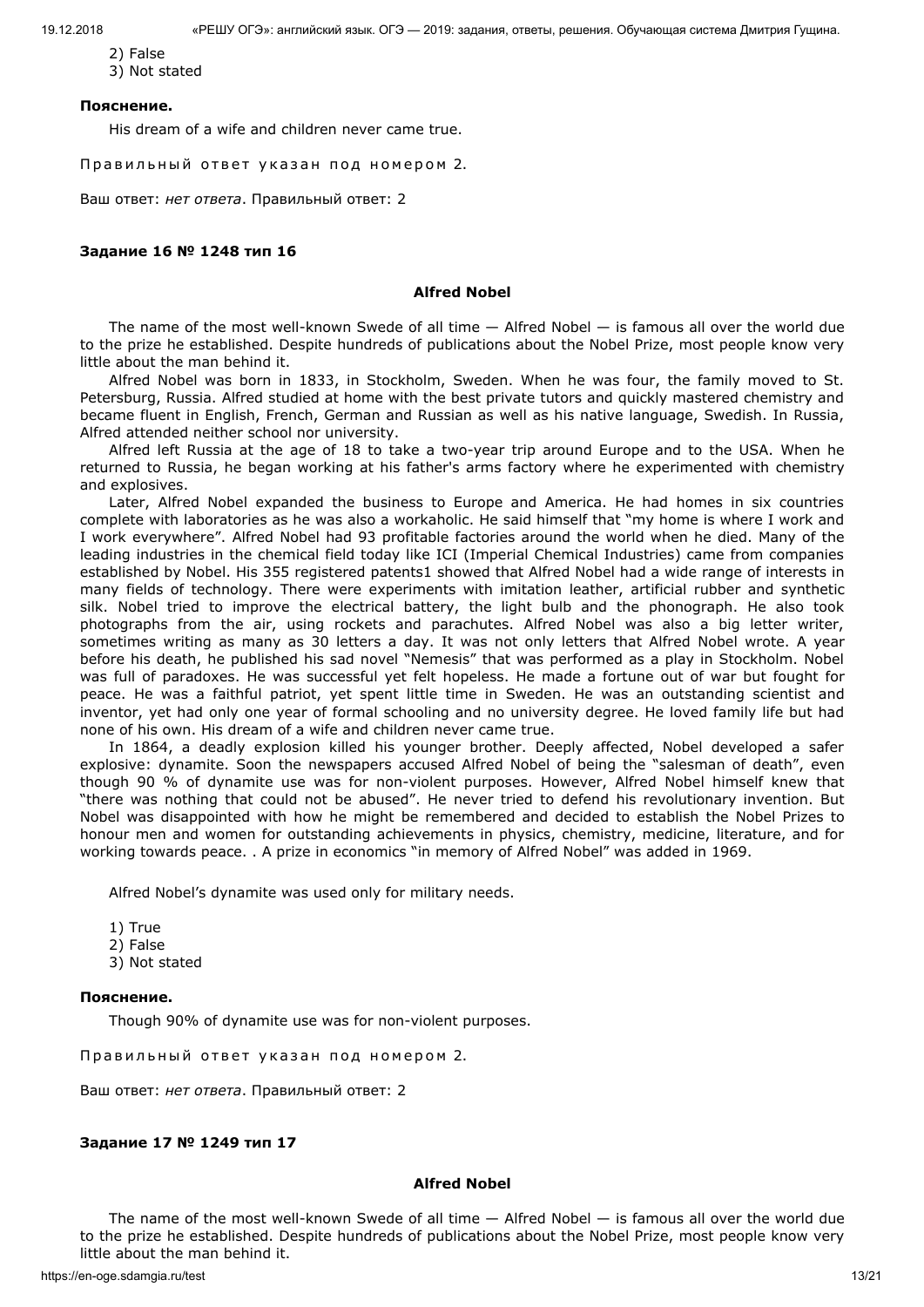Alfred Nobel was born in 1833, in Stockholm, Sweden. When he was four, the family moved to St. Petersburg, Russia. Alfred studied at home with the best private tutors and quickly mastered chemistry and became fluent in English, French, German and Russian as well as his native language, Swedish. In Russia, Alfred attended neither school nor university.

Alfred left Russia at the age of 18 to take a two-year trip around Europe and to the USA. When he returned to Russia, he began working at his father's arms factory where he experimented with chemistry and explosives.

Later, Alfred Nobel expanded the business to Europe and America. He had homes in six countries complete with laboratories as he was also a workaholic. He said himself that "my home is where I work and I work everywhere". Alfred Nobel had 93 profitable factories around the world when he died. Many of the leading industries in the chemical field today like ICI (Imperial Chemical Industries) came from companies established by Nobel. His 355 registered patents1 showed that Alfred Nobel had a wide range of interests in many fields of technology. There were experiments with imitation leather, artificial rubber and synthetic silk. Nobel tried to improve the electrical battery, the light bulb and the phonograph. He also took photographs from the air, using rockets and parachutes. Alfred Nobel was also a big letter writer, sometimes writing as many as 30 letters a day. It was not only letters that Alfred Nobel wrote. A year before his death, he published his sad novel "Nemesis" that was performed as a play in Stockholm. Nobel was full of paradoxes. He was successful yet felt hopeless. He made a fortune out of war but fought for peace. He was a faithful patriot, yet spent little time in Sweden. He was an outstanding scientist and inventor, yet had only one year of formal schooling and no university degree. He loved family life but had none of his own. His dream of a wife and children never came true.

In 1864, a deadly explosion killed his younger brother. Deeply affected, Nobel developed a safer explosive: dynamite. Soon the newspapers accused Alfred Nobel of being the "salesman of death", even though 90 % of dynamite use was for non-violent purposes. However, Alfred Nobel himself knew that "there was nothing that could not be abused". He never tried to defend his revolutionary invention. But Nobel was disappointed with how he might be remembered and decided to establish the Nobel Prizes to honour men and women for outstanding achievements in physics, chemistry, medicine, literature, and for working towards peace. . A prize in economics "in memory of Alfred Nobel" was added in 1969.

All the categories of the modern Nobel Prize were established by Alfred Nobel himself.

1) True 2) False 3) Not stated

## **Пояснение.**

A prize in economics "in memory of Alfred Nobel" was added in 1969.

Правильный ответ указан под номером 2.

Ваш ответ: *нет ответа*. Правильный ответ: 2

### **Задание 18 № 1708 тип 18**

The class had already started but the desk next to me was still unoccupied. It wasn't like Ted to be late for school - he usually came exactled the school - he usually came are more (EARLY) than me. I wanted to text or call him but it was prohibited to use the phone in class. 'Do you know where Ted is?' I turned to Amy who was Ted's neighbour and usually (KNOW) everything about everyone. 'I have no idea,' Amy shrugged her shoulders. 'He \_\_\_\_\_\_\_\_\_\_\_ (NOT/TAKE) our school bus in the morning.' Her answer made  $(1)$  feel even more worried than before. 'I  $\blacksquare$   $(CALL)$  him up as soon as I can,' I decided and got back to the maths. We example a set when Ted appeared at the doorway. His left arm was in plaster. Without asking any questions, the teacher gave him a sign to sit down. In a whisper I asked Ted what had happened. 'Nothing serious,' Ted whispered back and said that he \_\_\_\_\_\_\_\_\_\_\_\_\_ (TELL) me everything after the class.' At break time Ted felt like a celebrity. His arm (BREAK) in two places but it only made him more popular with his classmates. Everyone wanted to know the details of the accident. 'There  $(BE)$  one really good thing about it all,' Ted laughed. "I won't have to write tests for some time, as I'm lefthanded.

Прочитайте приведённый ниже текст. Преобразуйте слово, напечатанное заглавными буквами в скобках так, чтобы оно грамматически соответствовало содержанию текста. Заполните пропуск полученным словом.

The class had already started but the desk next to me was still unoccupied. It wasn't like Ted to be late for school — he usually came \_\_\_\_\_\_\_\_\_\_\_\_\_\_\_\_ (EARLY) than me. I wanted to text or call him but it was prohibited to use the phone in class.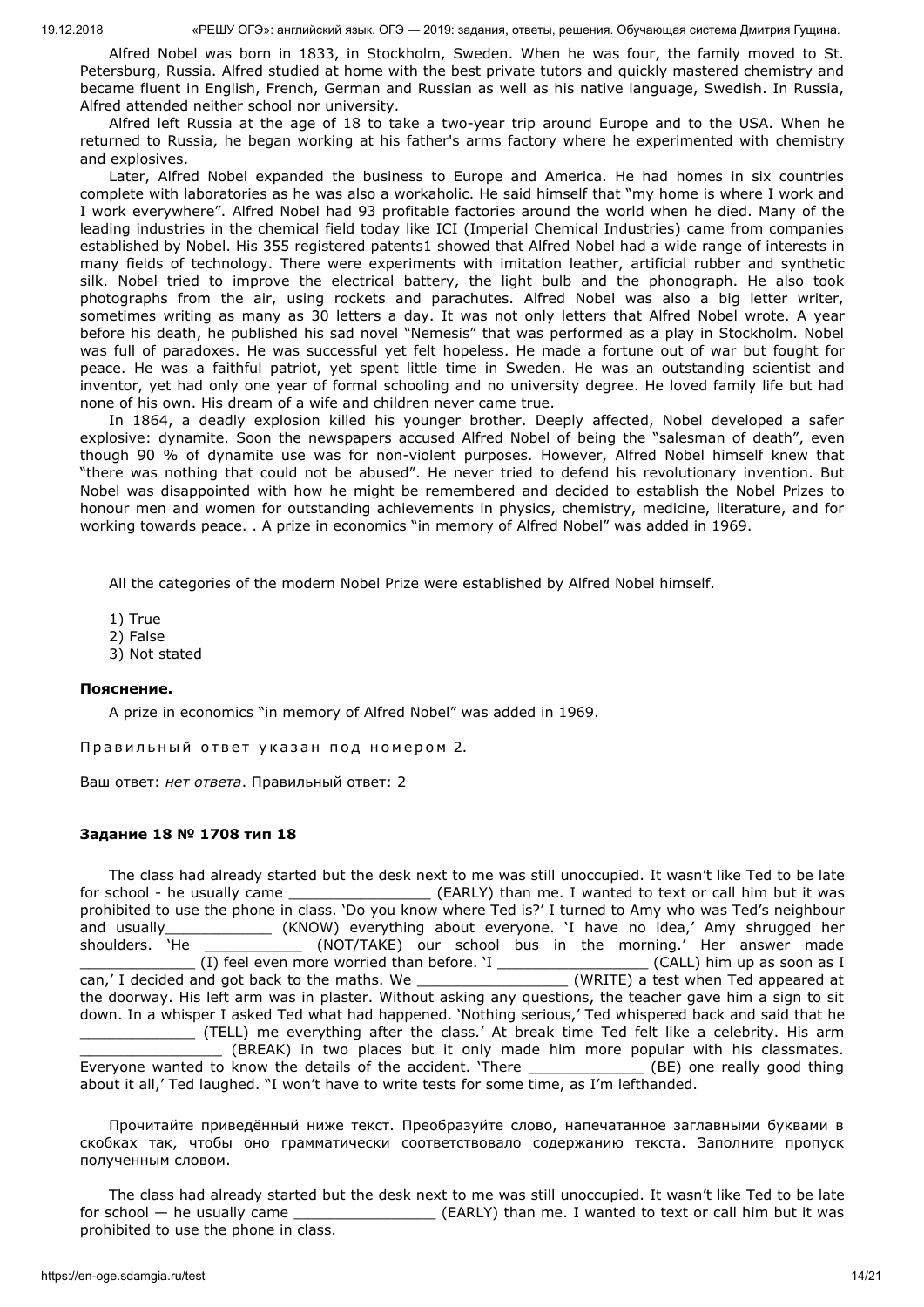После пропуска в предложении стоит слово than — "чем", значит, нам надо поставить пропущенное прилагательное в сравнительную степень. Слово заканчивается на "y", необходимо заменить эту букву на "i" и дописать -er.

Ответ: earlier

Ваш ответ: *нет ответа*. Правильный ответ: earlier

# **Задание 19 № 1709 тип 19**

The class had already started but the desk next to me was still unoccupied. It wasn't like Ted to be late for school - he usually came \_\_\_\_\_\_\_\_\_\_\_\_\_\_\_\_ (EARLY) than me. I wanted to text or call him but it was prohibited to use the phone in class. 'Do you know where Ted is?' I turned to Amy who was Ted's neighbour and usually\_\_\_\_\_\_\_\_\_\_\_\_\_\_ (KNOW) everything about everyone. 'I have no idea,' Amy shrugged her shoulders. 'He \_\_\_\_\_\_\_\_\_\_\_ (NOT/TAKE) our school bus in the morning.' Her answer made \_\_\_\_\_\_\_\_\_\_\_\_\_ (I) feel even more worried than before. 'I \_\_\_\_\_\_\_\_\_\_\_\_\_\_\_\_\_ (CALL) him up as soon as I can,' I decided and got back to the maths. We the doorway. His left arm was in plaster. Without asking any questions, the teacher gave him a sign to sit down. In a whisper I asked Ted what had happened. 'Nothing serious,' Ted whispered back and said that he \_\_\_\_\_\_\_\_\_\_\_\_\_ (TELL) me everything after the class.' At break time Ted felt like a celebrity. His arm (BREAK) in two places but it only made him more popular with his classmates. Everyone wanted to know the details of the accident. 'There \_\_\_\_\_\_\_\_\_\_\_\_\_\_\_\_\_\_\_\_ (BE) one really good thing about it all,' Ted laughed. "I won't have to write tests for some time, as I'm lefthanded.

Прочитайте приведённый ниже текст. Преобразуйте слово, напечатанное заглавными буквами в скобках так, чтобы оно грамматически соответствовало содержанию текста. Заполните пропуск полученным словом.

'Do you know where Ted is?' I turned to Amy who was Ted's neighbour and usually (KNOW) everything about everyone.

### **Пояснение.**

Все глаголы в предложении после прямой речи стоят в простом прошедшем времени, Past Simple. Пропущенный глагол должен стоять в таком же времени. Это неправильный глагол, три его формы know, knew, known.

Ответ: knew

Ваш ответ: *нет ответа*. Правильный ответ: knew

# **Задание 20 № 1710 тип 20**

The class had already started but the desk next to me was still unoccupied. It wasn't like Ted to be late for school - he usually came \_\_\_\_\_\_\_\_\_\_\_\_\_\_\_\_ (EARLY) than me. I wanted to text or call him but it was prohibited to use the phone in class. 'Do you know where Ted is?' I turned to Amy who was Ted's neighbour and usually\_\_\_\_\_\_\_\_\_\_\_\_\_\_ (KNOW) everything about everyone. 'I have no idea,' Amy shrugged her shoulders. 'He \_\_\_\_\_\_\_\_\_\_\_ (NOT/TAKE) our school bus in the morning.' Her answer made \_\_\_\_\_\_\_\_\_\_\_\_\_ (I) feel even more worried than before. 'I \_\_\_\_\_\_\_\_\_\_\_\_\_\_\_\_\_ (CALL) him up as soon as I can,' I decided and got back to the maths. We \_\_\_\_\_\_\_\_\_\_\_\_\_\_\_\_\_ (WRITE) a test when Ted appeared at the doorway. His left arm was in plaster. Without asking any questions, the teacher gave him a sign to sit down. In a whisper I asked Ted what had happened. 'Nothing serious,' Ted whispered back and said that he \_\_\_\_\_\_\_\_\_\_\_\_\_ (TELL) me everything after the class.' At break time Ted felt like a celebrity. His arm (BREAK) in two places but it only made him more popular with his classmates. Everyone wanted to know the details of the accident. There  $(BE)$  one really good thing about it all,' Ted laughed. "I won't have to write tests for some time, as I'm lefthanded.

Прочитайте приведённый ниже текст. Преобразуйте слово, напечатанное заглавными буквами в скобках так, чтобы оно грамматически соответствовало содержанию текста. Заполните пропуск полученным словом.

'I have no idea,' Amy shrugged her shoulders. 'He \_\_\_\_\_\_\_\_\_\_\_ (NOT/TAKE) our school bus in the morning.'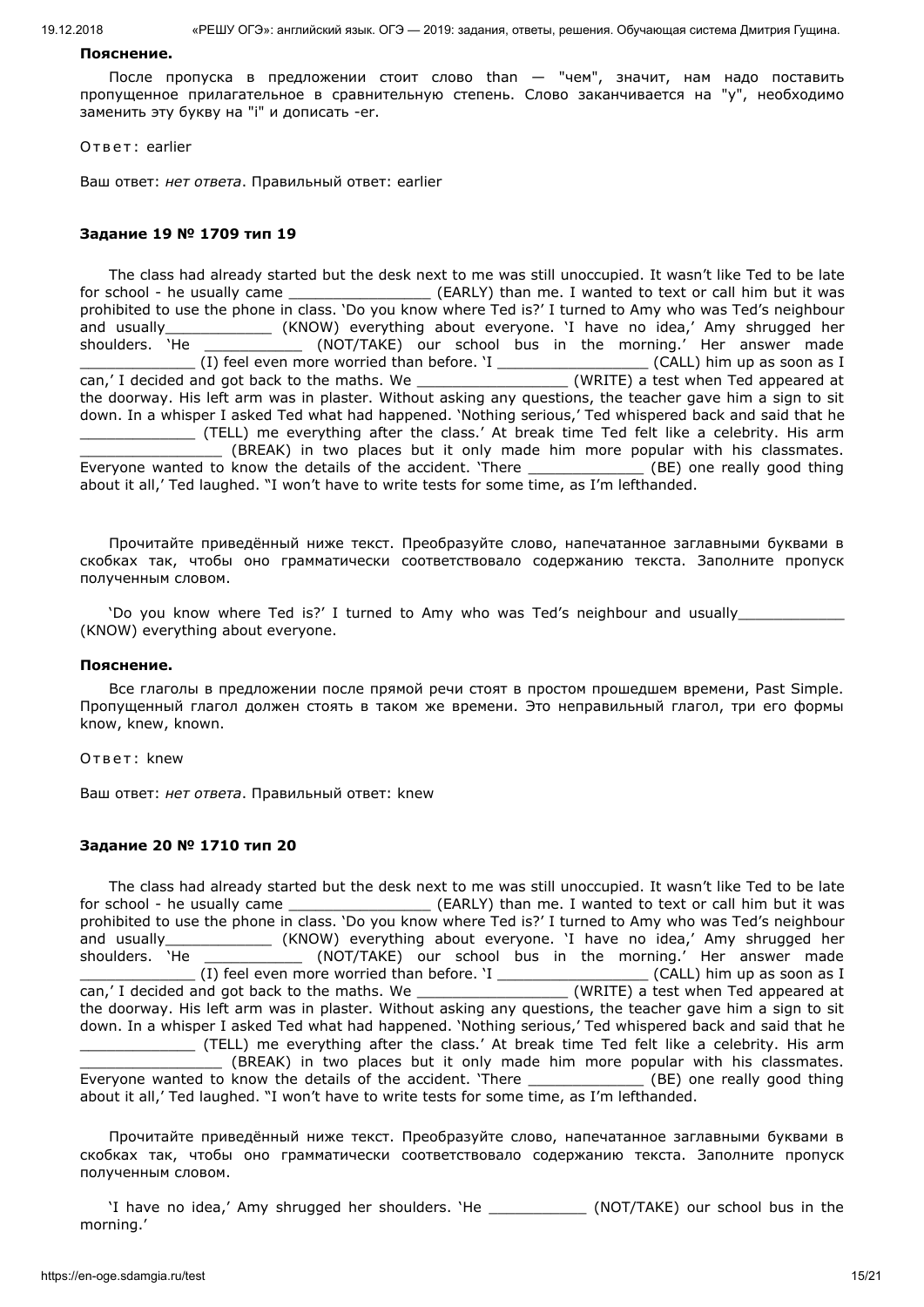Действие произошло в прошлом. Ставим пропущенный глагол в простое прошедшее время. Не забываем, что в английском языке каждый признак может быть выражен только один раз. У нас есть вспомогательный глагол прошедшего времени did, значит, смысловой глагол мы ставим в первую форму.

О т в е т: didn't take|did not take

Ваш ответ: *нет ответа*. Правильный ответ: didn't take

# **Задание 21 № 1711 тип 21**

The class had already started but the desk next to me was still unoccupied. It wasn't like Ted to be late for school - he usually came (EARLY) than me. I wanted to text or call him but it was  $f_{\text{max}}$  (EARLY) than me. I wanted to text or call him but it was prohibited to use the phone in class. 'Do you know where Ted is?' I turned to Amy who was Ted's neighbour and usually\_\_\_\_\_\_\_\_\_\_\_\_ (KNOW) everything about everyone. 'I have no idea,' Amy shrugged her shoulders. 'He \_\_\_\_\_\_\_\_\_\_\_ (NOT/TAKE) our school bus in the morning.' Her answer made  $(1)$  feel even more worried than before. 'I  $\overline{\phantom{a}}$ can,' I decided and got back to the maths. We \_\_\_\_\_\_\_\_\_\_\_\_\_\_\_\_\_ (WRITE) a test when Ted appeared at the doorway. His left arm was in plaster. Without asking any questions, the teacher gave him a sign to sit down. In a whisper I asked Ted what had happened. 'Nothing serious,' Ted whispered back and said that he \_\_\_\_\_\_\_\_\_\_\_\_\_ (TELL) me everything after the class.' At break time Ted felt like a celebrity. His arm (BREAK) in two places but it only made him more popular with his classmates. Everyone wanted to know the details of the accident. 'There \_\_\_\_\_\_\_\_\_\_\_\_\_\_\_\_\_\_\_\_\_ (BE) one really good thing about it all,' Ted laughed. "I won't have to write tests for some time, as I'm lefthanded.

Прочитайте приведённый ниже текст. Преобразуйте слово, напечатанное заглавными буквами в скобках так, чтобы оно грамматически соответствовало содержанию текста. Заполните пропуск полученным словом.

Her answer made \_\_\_\_\_\_\_\_\_\_\_\_\_ (I) feel even more worried than before.

# **Пояснение.**

Нужно поставить местоимение в объектный падеж.

Ответ: те

Ваш ответ: *нет ответа*. Правильный ответ: me

# **Задание 22 № 1712 тип 22**

The class had already started but the desk next to me was still unoccupied. It wasn't like Ted to be late for school - he usually came \_\_\_\_\_\_\_\_\_\_\_\_\_\_\_\_ (EARLY) than me. I wanted to text or call him but it was prohibited to use the phone in class. 'Do you know where Ted is?' I turned to Amy who was Ted's neighbour and usually\_\_\_\_\_\_\_\_\_\_\_\_\_\_ (KNOW) everything about everyone. 'I have no idea,' Amy shrugged her shoulders. 'He \_\_\_\_\_\_\_\_\_\_\_ (NOT/TAKE) our school bus in the morning.' Her answer made \_\_\_\_\_\_\_\_\_\_\_\_\_ (I) feel even more worried than before. 'I \_\_\_\_\_\_\_\_\_\_\_\_\_\_\_\_\_ (CALL) him up as soon as I can,' I decided and got back to the maths. We the doorway. His left arm was in plaster. Without asking any questions, the teacher gave him a sign to sit down. In a whisper I asked Ted what had happened. 'Nothing serious,' Ted whispered back and said that he \_\_\_\_\_\_\_\_\_\_\_\_\_ (TELL) me everything after the class.' At break time Ted felt like a celebrity. His arm (BREAK) in two places but it only made him more popular with his classmates. Everyone wanted to know the details of the accident. There (BE) one really good thing about it all,' Ted laughed. "I won't have to write tests for some time, as I'm lefthanded.

Прочитайте приведённый ниже текст. Преобразуйте слово, напечатанное заглавными буквами в скобках так, чтобы оно грамматически соответствовало содержанию текста. Заполните пропуск полученным словом.

'I \_\_\_\_\_\_\_\_\_\_\_\_\_\_\_\_\_ (CALL) him up as soon as I can,' I decided and got back to the maths.

### **Пояснение.**

В данном предложении пропущенный глагол обозначает спонтанное решение. В таких случаях нужно использовать форму простого будущего времени, Future Simple.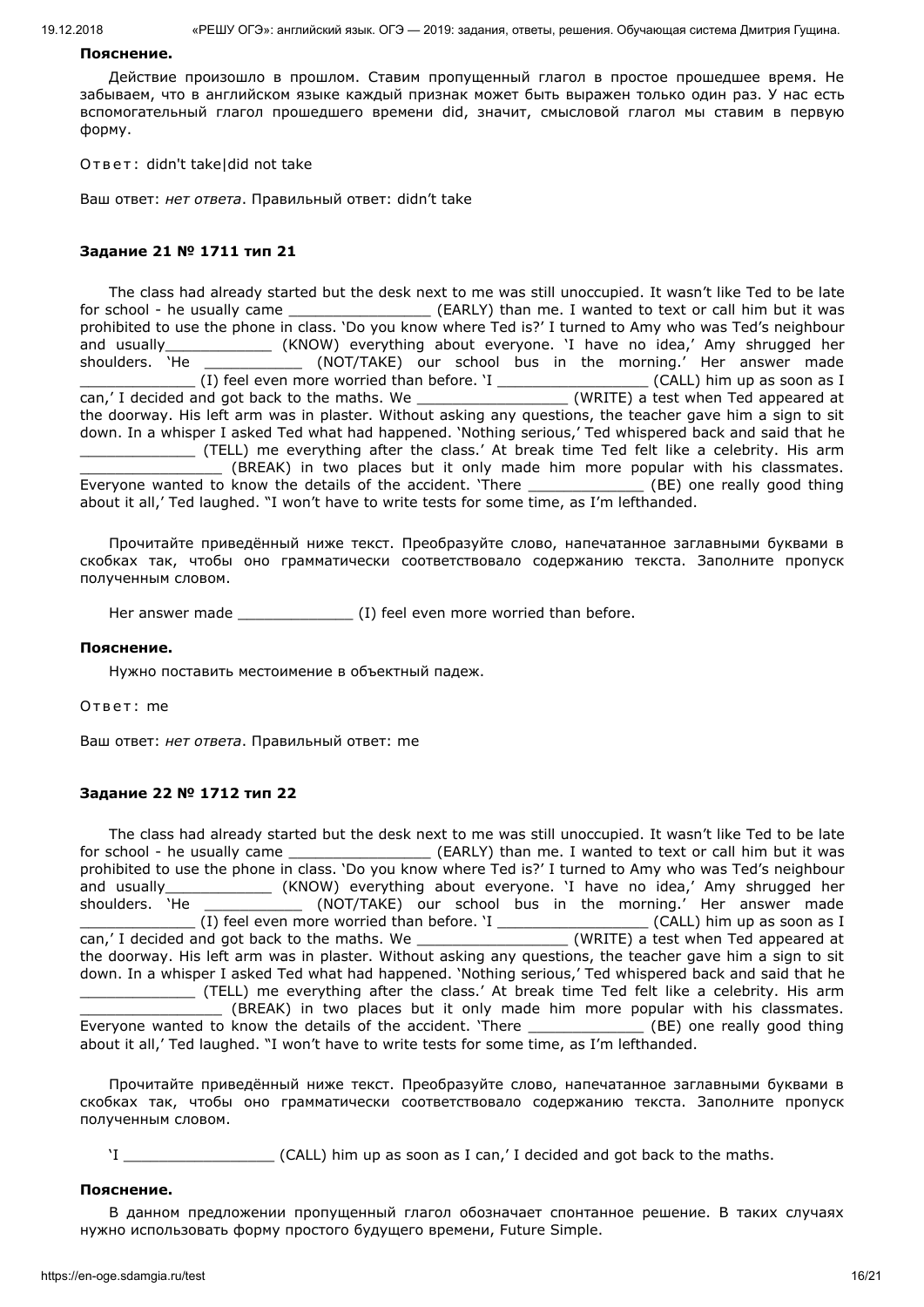О т в е т: 'll call|will call

Ваш ответ: *нет ответа*. Правильный ответ: 'll call

# **Задание 23 № 1713 тип 23**

The class had already started but the desk next to me was still unoccupied. It wasn't like Ted to be late for school - he usually came \_\_\_\_\_\_\_\_\_\_\_\_\_\_\_\_ (EARLY) than me. I wanted to text or call him but it was prohibited to use the phone in class. 'Do you know where Ted is?' I turned to Amy who was Ted's neighbour and usually\_\_\_\_\_\_\_\_\_\_\_\_ (KNOW) everything about everyone. 'I have no idea,' Amy shrugged her shoulders. 'He \_\_\_\_\_\_\_\_\_\_\_ (NOT/TAKE) our school bus in the morning.' Her answer made \_\_\_\_\_\_\_\_\_\_\_\_\_ (I) feel even more worried than before. 'I \_\_\_\_\_\_\_\_\_\_\_\_\_\_\_\_\_ (CALL) him up as soon as I can,' I decided and got back to the maths. We the doorway. His left arm was in plaster. Without asking any questions, the teacher gave him a sign to sit down. In a whisper I asked Ted what had happened. 'Nothing serious,' Ted whispered back and said that he \_\_\_\_\_\_\_\_\_\_\_\_\_ (TELL) me everything after the class.' At break time Ted felt like a celebrity. His arm \_\_\_\_\_\_\_\_\_\_\_\_\_\_\_\_ (BREAK) in two places but it only made him more popular with his classmates. Everyone wanted to know the details of the accident. 'There \_\_\_\_\_\_\_\_\_\_\_\_\_\_\_ (BE) one really good thing about it all,' Ted laughed. "I won't have to write tests for some time, as I'm lefthanded.

Прочитайте приведённый ниже текст. Преобразуйте слово, напечатанное заглавными буквами в скобках так, чтобы оно грамматически соответствовало содержанию текста. Заполните пропуск полученным словом.

We \_\_\_\_\_\_\_\_\_\_\_\_\_\_\_\_\_\_\_\_\_\_\_\_ (WRITE) a test when Ted appeared at the doorway. His left arm was in plaster.

Without asking any questions, the teacher gave him a sign to sit down.

#### **Пояснение.**

В данное ситуации действие-процесс было прервано другим действием. Действие-процесс в таких случаях обозначается глаголом в форме прошедшего продолженного времени, Past Continuous. Надо помнить о согласовании глагола to be в прошедшем времени со словом, обозначающим подлежащее, в данном случае это местоимение we (мы), глагол должен стоят во множественном числе.

Ответ: were writing

Ваш ответ: *нет ответа*. Правильный ответ: were writing

### **Задание 24 № 1714 тип 24**

The class had already started but the desk next to me was still unoccupied. It wasn't like Ted to be late for school - he usually came \_\_\_\_\_\_\_\_\_\_\_\_\_\_\_\_ (EARLY) than me. I wanted to text or call him but it was prohibited to use the phone in class. 'Do you know where Ted is?' I turned to Amy who was Ted's neighbour<br>and usually (KNOW) everything about everyone. 'I have no idea,' Amy shrugged her (KNOW) everything about everyone. 'I have no idea,' Amy shrugged her shoulders. 'He \_\_\_\_\_\_\_\_\_\_\_ (NOT/TAKE) our school bus in the morning.' Her answer made \_ (I) feel even more worried than before. `I \_\_\_\_\_\_\_\_\_\_\_\_\_\_\_\_\_\_\_\_\_\_\_\_\_\_(CALL) him up as soon as I and got back to the maths. We  $\overline{\text{can}}$ .' I decided and got back to the maths. We  $\overline{\phantom{a}}$ the doorway. His left arm was in plaster. Without asking any questions, the teacher gave him a sign to sit down. In a whisper I asked Ted what had happened. 'Nothing serious,' Ted whispered back and said that he \_\_\_\_\_\_\_\_\_\_\_\_\_ (TELL) me everything after the class.' At break time Ted felt like a celebrity. His arm \_\_\_\_\_\_\_\_\_\_\_\_\_\_\_\_ (BREAK) in two places but it only made him more popular with his classmates. Everyone wanted to know the details of the accident. 'There \_\_\_\_\_\_\_\_\_\_\_\_\_ (BE) one really good thing about it all,' Ted laughed. "I won't have to write tests for some time, as I'm lefthanded.

Прочитайте приведённый ниже текст. Преобразуйте слово, напечатанное заглавными буквами в скобках так, чтобы оно грамматически соответствовало содержанию текста. Заполните пропуск полученным словом.

In a whisper I asked Ted what had happened. 'Nothing serious,' Ted whispered back and said that he \_\_\_\_\_\_\_\_\_\_\_\_\_ (TELL) me everything after the class.'

#### **Пояснение.**

В данном предложении есть косвенная речь. Глагол, вводящий косвенную речь, стоит в прошедшем времени, это глагол said. Само содержание косвенной речи относится к будущему "он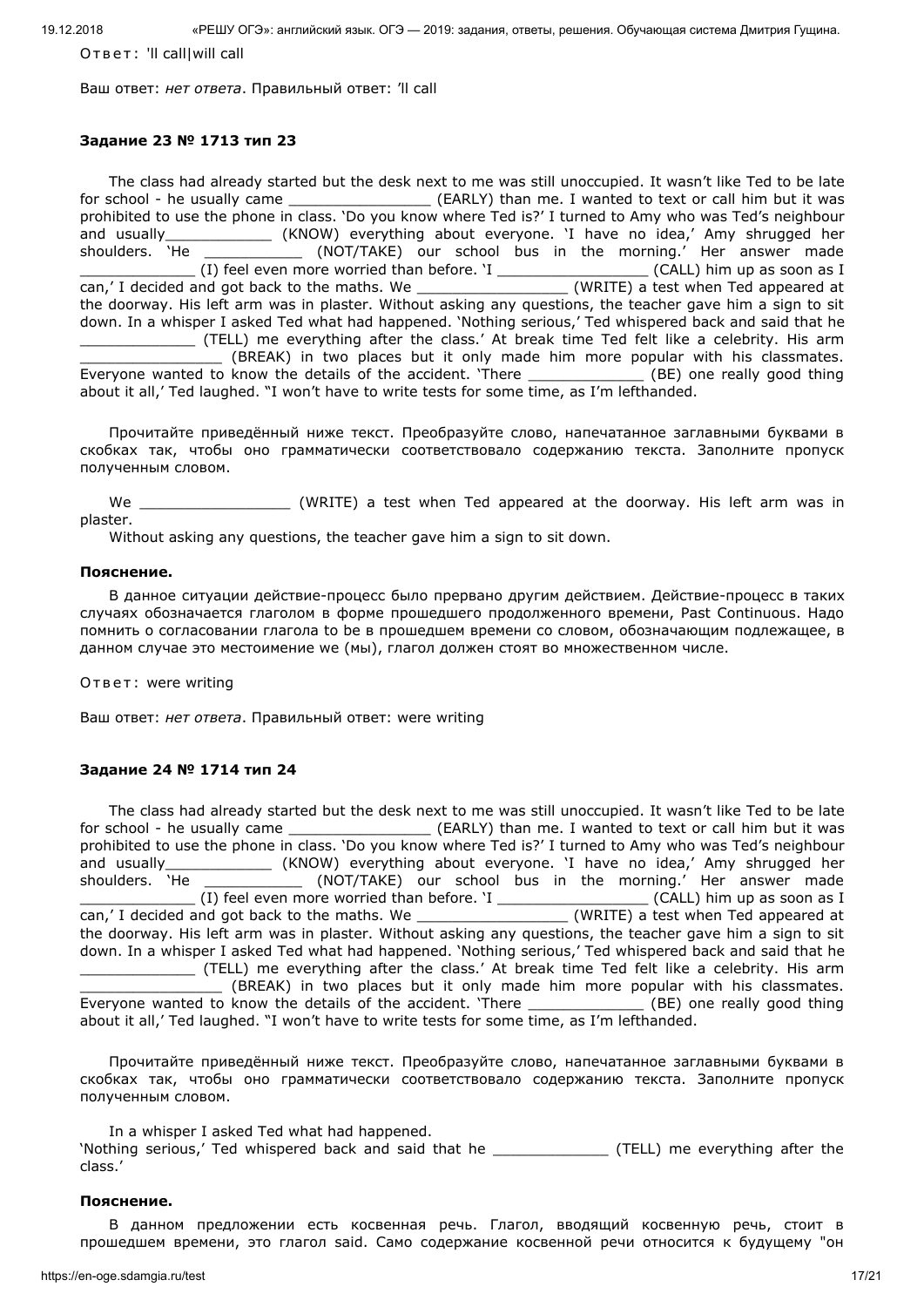сказал, что он скажет мне все после урока". По правилу необходимо использовать форму would плюс Infinitive: would tell.

Ответ: would tell|'d tell

Ваш ответ: *нет ответа*. Правильный ответ: would tell

# **Задание 25 № 1715 тип 25**

The class had already started but the desk next to me was still unoccupied. It wasn't like Ted to be late for school - he usually came \_\_\_\_\_\_\_\_\_\_\_\_\_\_\_\_ (EARLY) than me. I wanted to text or call him but it was prohibited to use the phone in class. 'Do you know where Ted is?' I turned to Amy who was Ted's neighbour and usually\_\_\_\_\_\_\_\_\_\_\_\_ (KNOW) everything about everyone. 'I have no idea,' Amy shrugged her shoulders. 'He \_\_\_\_\_\_\_\_\_\_\_ (NOT/TAKE) our school bus in the morning.' Her answer made \_\_\_\_\_\_\_\_\_\_\_\_\_ (I) feel even more worried than before. 'I \_\_\_\_\_\_\_\_\_\_\_\_\_\_\_\_\_ (CALL) him up as soon as I can,' I decided and got back to the maths. We the doorway. His left arm was in plaster. Without asking any questions, the teacher gave him a sign to sit down. In a whisper I asked Ted what had happened. 'Nothing serious,' Ted whispered back and said that he \_\_\_\_\_\_\_\_\_\_\_\_\_ (TELL) me everything after the class.' At break time Ted felt like a celebrity. His arm \_\_\_\_\_\_\_\_\_\_\_\_\_\_\_\_ (BREAK) in two places but it only made him more popular with his classmates. Everyone wanted to know the details of the accident. 'There \_\_\_\_\_\_\_\_\_\_\_\_\_\_\_\_\_\_\_\_ (BE) one really good thing about it all,' Ted laughed. "I won't have to write tests for some time, as I'm lefthanded.

Прочитайте приведённый ниже текст. Преобразуйте слово, напечатанное заглавными буквами в скобках так, чтобы оно грамматически соответствовало содержанию текста. Заполните пропуск полученным словом.

At break time Ted felt like a celebrity. His arm  $(BREAK)$  in two places but it only made him more popular with his classmates. Everyone wanted to know the details of the accident.

# **Пояснение.**

В первом предложении глагол стоит в простом прошедшем времени, felt. По контексту пропущенный глагол тоже должен стоять в прошедшем времени. Но глагол должен стоять в страдательном залоге, потому что подлежащее не выполняло никого действия, действие БЫЛО осуществлено. "Рука **была сломана** в двух местах..." Форма страдательного залога состоит из глагола to be в нужном времени, в данном случае в простом прошедшем — was и прошедшего причастия смыслового глагола ("третьей формы") — (break-broke-)BROKEN.

Ответ: was broken

Ваш ответ: *нет ответа*. Правильный ответ: was broken

# **Задание 26 № 1716 тип 26**

The class had already started but the desk next to me was still unoccupied. It wasn't like Ted to be late for school - he usually came \_\_\_\_\_\_\_\_\_\_\_\_\_\_\_\_ (EARLY) than me. I wanted to text or call him but it was prohibited to use the phone in class. 'Do you know where Ted is?' I turned to Amy who was Ted's neighbour and usually (KNOW) everything about everyone. 'I have no idea,' Amy shrugged her and usually\_\_\_\_\_\_\_\_\_\_\_\_\_\_\_(KNOW) everything about everyone. 'I have no idea,' Amy shrugged her<br>shoulders. 'He \_\_\_\_\_\_\_\_\_\_\_(NOT/TAKE) our school bus in the morning.' Her answer made (NOT/TAKE) our school bus in the morning.' Her answer made re worried than before. 'I  $\frac{1}{1}$  (CALL) him up as soon as I \_\_\_\_\_\_\_\_\_\_\_\_\_ (I) feel even more worried than before. 'I \_\_\_\_\_\_\_\_\_\_\_\_\_\_\_\_\_ (CALL) him up as soon as I  $\overline{\text{can}}$ ,' I decided and got back to the maths. We  $\overline{\phantom{a}}$ the doorway. His left arm was in plaster. Without asking any questions, the teacher gave him a sign to sit down. In a whisper I asked Ted what had happened. 'Nothing serious,' Ted whispered back and said that he \_\_\_\_\_\_\_\_\_\_\_\_\_ (TELL) me everything after the class.' At break time Ted felt like a celebrity. His arm \_\_\_\_\_\_\_\_\_\_\_\_\_\_\_\_ (BREAK) in two places but it only made him more popular with his classmates. Everyone wanted to know the details of the accident. 'There \_\_\_\_\_\_\_\_\_\_\_\_\_ (BE) one really good thing about it all,' Ted laughed. "I won't have to write tests for some time, as I'm lefthanded.

Прочитайте приведённый ниже текст. Преобразуйте слово, напечатанное заглавными буквами в скобках так, чтобы оно грамматически соответствовало содержанию текста. Заполните пропуск полученным словом.

'There \_\_\_\_\_\_\_\_\_\_\_\_\_ (BE) one really good thing about it all,' Ted laughed. "I won't have to write tests for some time, as I'm lefthanded.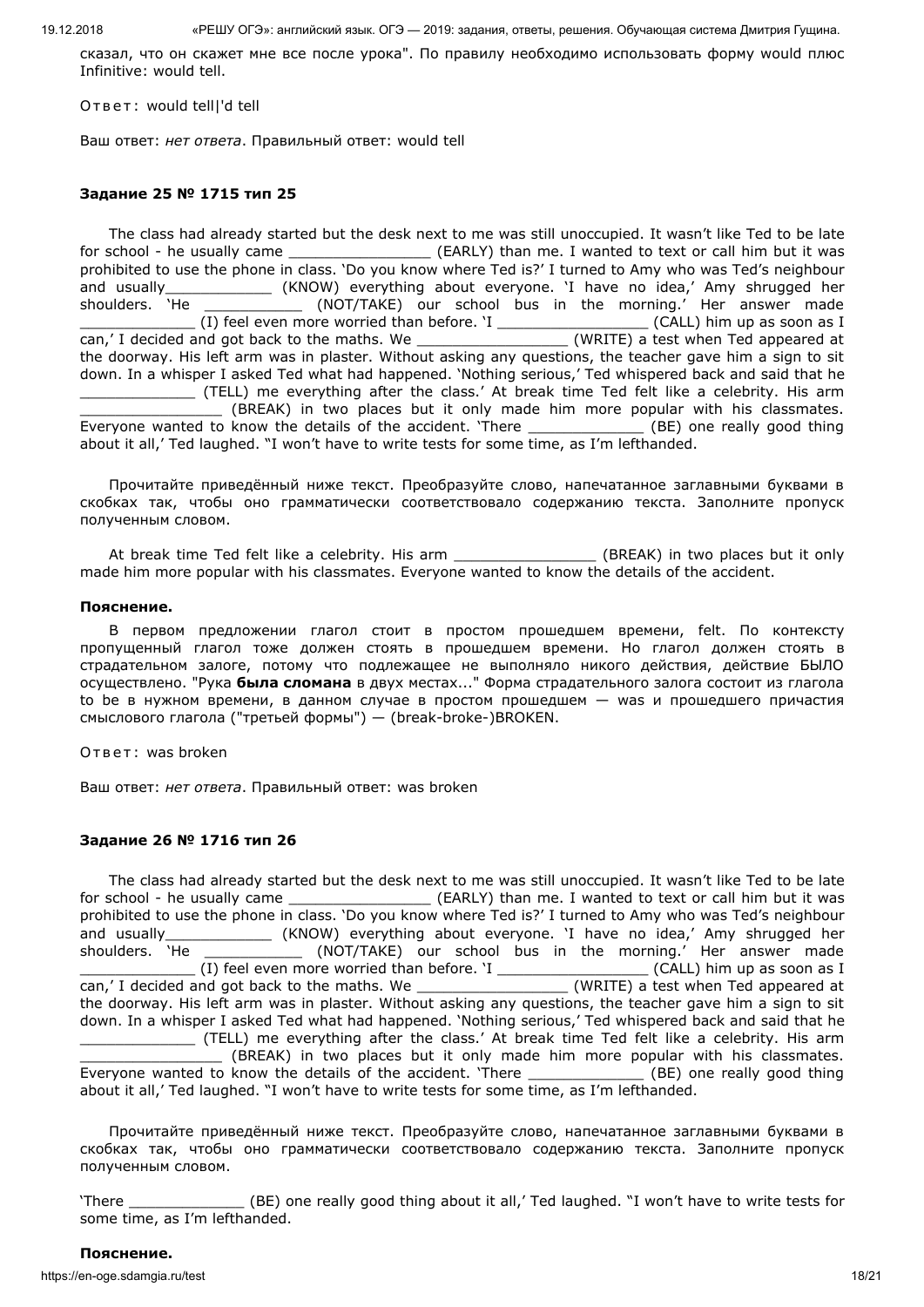Пропуск в прямой речи, в структуре "there is/there are", в данном случае глагол должен стоять в единственном числе.

Ответ: is

Ваш ответ: *нет ответа*. Правильный ответ: 's

# **Задание 27 № 133 тип 27**

The Turners were not used to snow. The most they ever got in Birmingham was an inch or so each winter. Even that happened quite \_\_\_\_\_\_\_\_\_\_\_\_\_\_\_\_\_\_(RARE). The \_\_\_\_\_\_\_\_\_\_\_\_\_\_\_\_\_\_(FUN) thing was that a tiny bit of snow was enough to cancel school and even to close some businesses. One night, in March of 1993, something very \_\_\_\_\_\_\_\_\_\_\_\_\_\_\_\_\_\_\_(EXCITE) happened. Very cold air from Canada created the "Storm of the Century". When the Turner kids woke up on Saturday morning, there were 17 inches of \_\_\_\_\_\_\_\_\_\_\_\_\_\_\_\_\_\_(WONDER) snow as far as the eye could see. The Turners were in shock. They had no idea what to do. Though Mr. Turner was an experienced \_\_\_\_\_\_\_\_\_\_\_\_\_\_\_\_\_\_(DRIVE) he chose to leave his car in the garage. He wanted the whole family to stay at home but it was natural for the kids to \_\_\_\_\_\_\_\_\_\_\_\_\_\_\_\_\_\_\_\_\_(AGREE) with him. They put on the warmest clothes they had and ran outside to enjoy the snow.

Прочитайте приведённый ниже текст. Преобразуйте слово, напечатанное заглавными буквами в скобках так, чтобы оно грамматически соответствовало содержанию текста. Заполните пропуск полученным словом.

*«The Turners were not used to snow. The most they ever got in Birmingham was an inch or so each winter. Even that happened quite \_\_\_\_\_\_\_\_\_\_\_\_\_\_\_\_\_\_(RARE).»* 

# **Пояснение.**

Adverb:  $ly$  – rarely.

Ваш ответ: *нет ответа*. Правильный ответ: rarely

### **Задание 28 № 134 тип 28**

The Turners were not used to snow. The most they ever got in Birmingham was an inch or so each winter. Even that happened quite \_\_\_\_\_\_\_\_\_\_\_\_\_\_\_\_\_\_(RARE). The \_\_\_\_\_\_\_\_\_\_\_\_\_\_\_\_\_\_(FUN) thing was that a tiny bit of snow was enough to cancel school and even to close some businesses. One night, in March of 1993, something very \_\_\_\_\_\_\_\_\_\_\_\_\_\_\_\_\_\_\_(EXCITE) happened. Very cold air from Canada created the "Storm of the Century". When the Turner kids woke up on Saturday morning, there were 17 inches of \_\_\_\_\_\_\_\_\_\_\_\_\_\_\_\_\_\_(WONDER) snow as far as the eye could see. The Turners were in shock. They had no idea what to do. Though Mr. Turner was an experienced \_\_\_\_\_\_\_\_\_\_\_\_\_\_\_\_\_\_(DRIVE) he chose to leave his car in the garage. He wanted the whole family to stay at home but it was natural for the kids to **EXECU EXECCU WE CONSTRIBUTE:** (AGREE) with him. They put on the warmest clothes they had and ran outside to enjoy the snow.

Прочитайте приведённый ниже текст. Преобразуйте слово, напечатанное заглавными буквами в скобках так, чтобы оно грамматически соответствовало содержанию текста. Заполните пропуск полученным словом.

*«The \_\_\_\_\_\_\_\_\_\_\_\_\_\_\_\_\_\_(FUN) thing was that a tiny bit of snow was enough to cancel school and even to close some businesses.»* 

# **Пояснение.**

требуется превосходная степень прилагательного (подсказка the)  $-$  est  $-$  funniest

Ваш ответ: *нет ответа*. Правильный ответ: funniest

### **Задание 29 № 135 тип 29**

The Turners were not used to snow. The most they ever got in Birmingham was an inch or so each winter. Even that happened quite \_\_\_\_\_\_\_\_\_\_\_\_\_\_\_\_\_\_(RARE). The \_\_\_\_\_\_\_\_\_\_\_\_\_\_\_\_\_\_(FUN) thing was that a tiny bit of snow was enough to cancel school and even to close some businesses. One night, in March of 1993, something very \_\_\_\_\_\_\_\_\_\_\_\_\_\_\_\_\_\_\_\_\_\_(EXCITE) happened. Very cold air from Canada created the "Storm of the Century". When the Turner kids woke up on Saturday morning, there were 17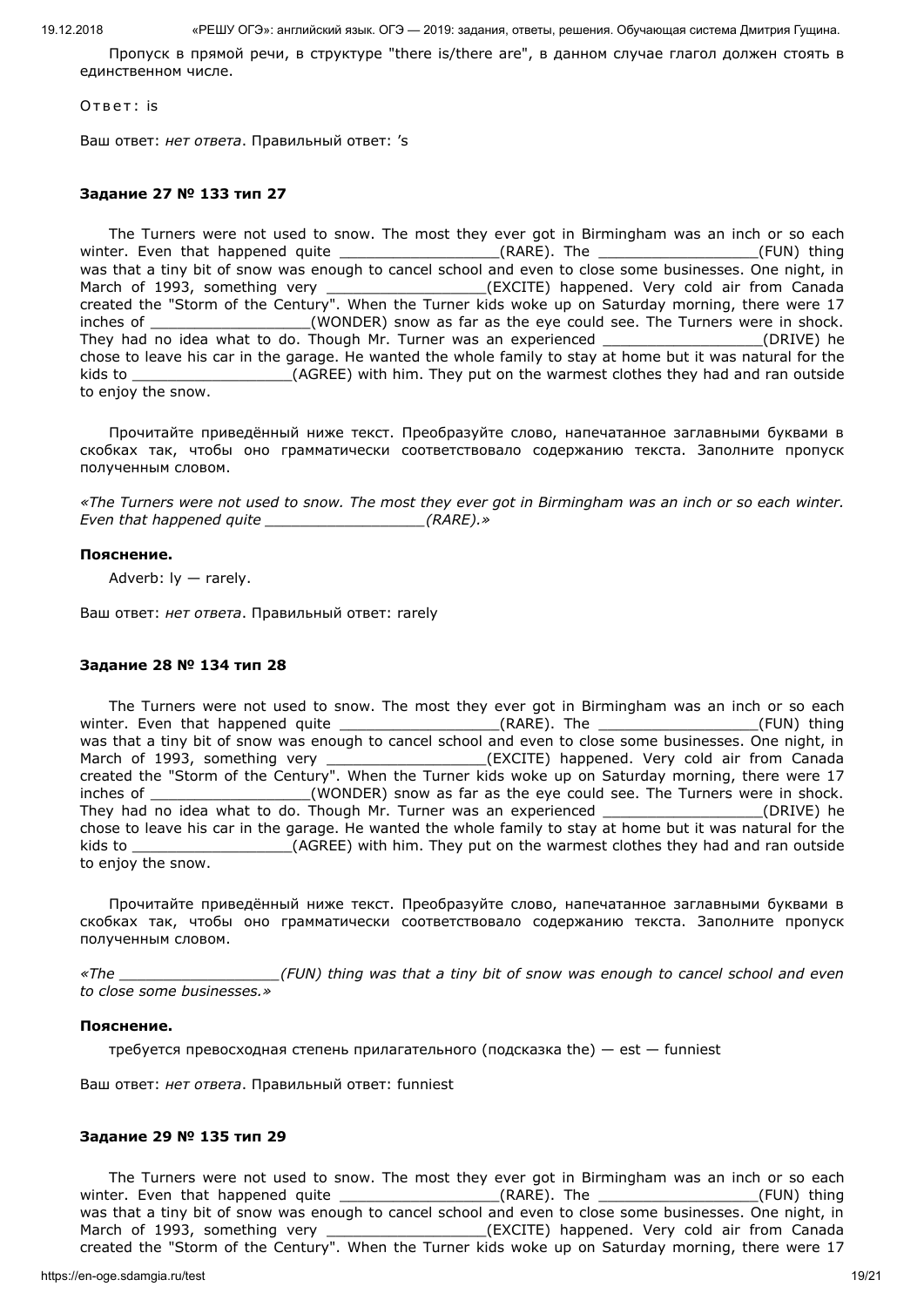inches of \_\_\_\_\_\_\_\_\_\_\_\_\_\_\_\_\_\_\_(WONDER) snow as far as the eye could see. The Turners were in shock. They had no idea what to do. Though Mr. Turner was an experienced \_\_\_\_\_\_\_\_\_\_\_\_\_\_\_\_\_\_(DRIVE) he chose to leave his car in the garage. He wanted the whole family to stay at home but it was natural for the kids to \_\_\_\_\_\_\_\_\_\_\_\_\_\_\_\_\_\_\_\_\_(AGREE) with him. They put on the warmest clothes they had and ran outside to enjoy the snow.

Прочитайте приведённый ниже текст. Преобразуйте слово, напечатанное заглавными буквами в скобках так, чтобы оно грамматически соответствовало содержанию текста. Заполните пропуск полученным словом.

*«One night, in March of 1993, something very \_\_\_\_\_\_\_\_\_\_\_\_\_\_\_\_\_\_(EXCITE) happened.»*

# **Пояснение.**

Adjective: ing — exciting.

Ваш ответ: *нет ответа*. Правильный ответ: exciting

# **Задание 30 № 136 тип 30**

The Turners were not used to snow. The most they ever got in Birmingham was an inch or so each winter. Even that happened quite \_\_\_\_\_\_\_\_\_\_\_\_\_\_\_\_\_\_(RARE). The \_\_\_\_\_\_\_\_\_\_\_\_\_\_\_\_\_\_(FUN) thing was that a tiny bit of snow was enough to cancel school and even to close some businesses. One night, in March of 1993, something very \_\_\_\_\_\_\_\_\_\_\_\_\_\_\_\_\_\_\_\_(EXCITE) happened. Very cold air from Canada created the "Storm of the Century". When the Turner kids woke up on Saturday morning, there were 17 inches of \_\_\_\_\_\_\_\_\_\_\_\_\_\_\_\_\_\_(WONDER) snow as far as the eye could see. The Turners were in shock. They had no idea what to do. Though Mr. Turner was an experienced \_\_\_\_\_\_\_\_\_\_\_\_\_\_\_\_\_\_(DRIVE) he chose to leave his car in the garage. He wanted the whole family to stay at home but it was natural for the kids to \_\_\_\_\_\_\_\_\_\_\_\_\_\_\_\_\_\_\_\_\_(AGREE) with him. They put on the warmest clothes they had and ran outside to enjoy the snow.

[Спрятать текст](javascript:void(0))

Прочитайте приведённый ниже текст. Преобразуйте слово, напечатанное заглавными буквами в скобках так, чтобы оно грамматически соответствовало содержанию текста. Заполните пропуск полученным словом.

*«Very cold air from Canada created the "Storm of the Century". When the Turner kids woke up on Saturday morning, there were 17 inches of \_\_\_\_\_\_\_\_\_\_\_\_\_\_\_\_\_\_(WONDER) snow as far as the eye could see.»*

# **Пояснение.**

Adjective: ful — wonderful.

Ваш ответ: *нет ответа*. Правильный ответ: wonderful

# **Задание 31 № 137 тип 31**

The Turners were not used to snow. The most they ever got in Birmingham was an inch or so each winter. Even that happened quite equal to the control (RARE). The the control of thing (FUN) thing was that a tiny bit of snow was enough to cancel school and even to close some businesses. One night, in March of 1993, something very example and the CEXCITE) happened. Very cold air from Canada created the "Storm of the Century". When the Turner kids woke up on Saturday morning, there were 17 inches of  $\sim$  (WONDER) snow as far as the eye could see. The Turners were in shock. They had no idea what to do. Though Mr. Turner was an experienced entitled the state (DRIVE) he chose to leave his car in the garage. He wanted the whole family to stay at home but it was natural for the kids to **the contract of the CAGREE**) with him. They put on the warmest clothes they had and ran outside to enjoy the snow.

Прочитайте приведённый ниже текст. Преобразуйте слово, напечатанное заглавными буквами в скобках так, чтобы оно грамматически соответствовало содержанию текста. Заполните пропуск полученным словом.

*«The Turners were in shock. They had no idea what to do. Though Mr. Turner was an experienced \_\_\_\_\_\_\_\_\_\_\_\_\_\_\_\_\_\_(DRIVE) he chose to leave his car in the garage.»*

# **Пояснение.**

https://en-oge.sdamgia.ru/test 20/21 A noun (job):  $er - driver$ .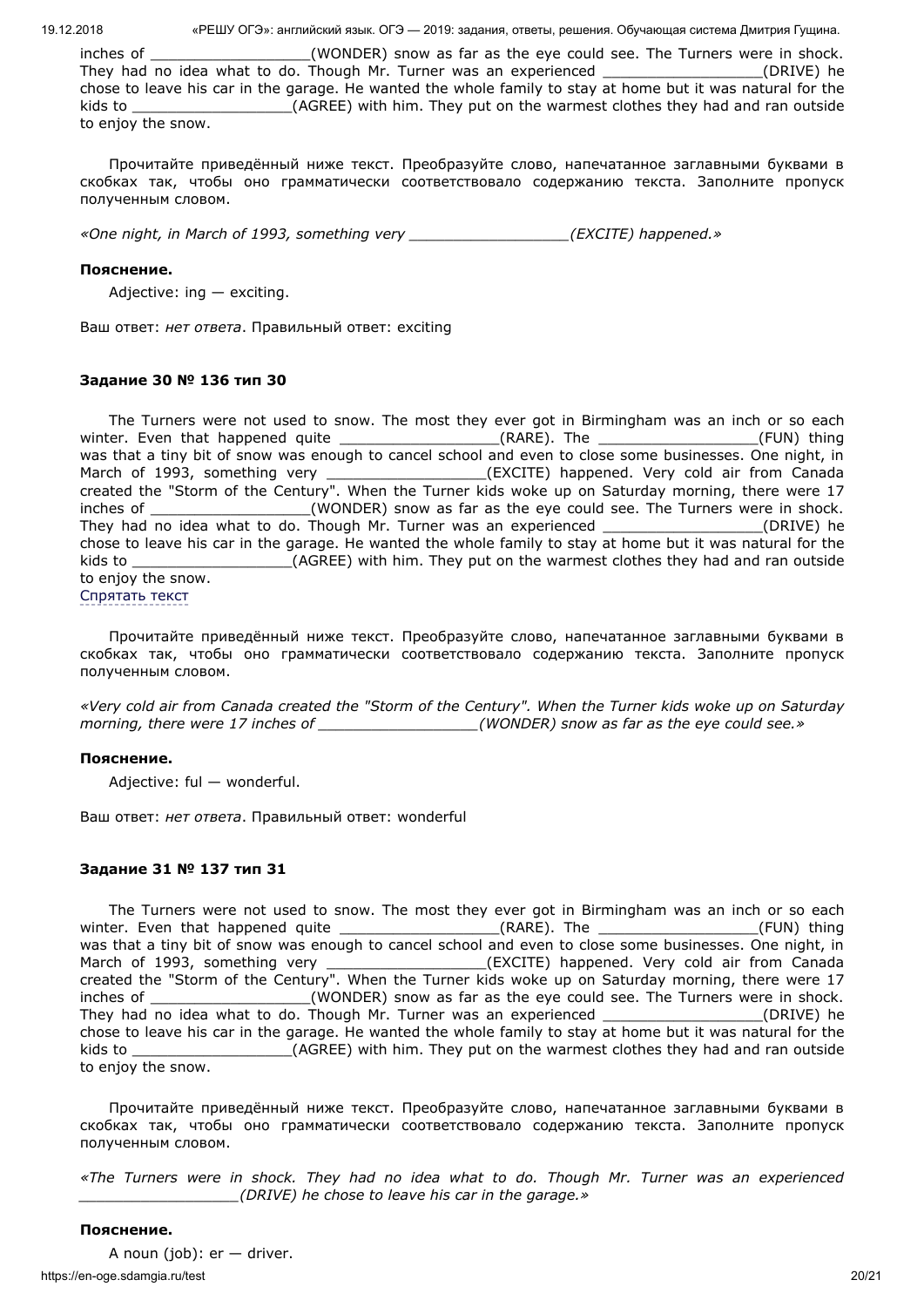Ваш ответ: *нет ответа*. Правильный ответ: driver

# **Задание 32 № 138 тип 32**

The Turners were not used to snow. The most they ever got in Birmingham was an inch or so each winter. Even that happened quite equally result to the control (RARE). The the control (FUN) thing was that a tiny bit of snow was enough to cancel school and even to close some businesses. One night, in March of 1993, something very \_\_\_\_\_\_\_\_\_\_\_\_\_\_\_\_\_\_(EXCITE) happened. Very cold air from Canada created the "Storm of the Century". When the Turner kids woke up on Saturday morning, there were 17 inches of  $(WONDER)$  snow as far as the eye could see. The Turners were in shock. They had no idea what to do. Though Mr. Turner was an experienced \_\_\_\_\_\_\_\_\_\_\_\_\_\_\_\_\_\_\_(DRIVE) he chose to leave his car in the garage. He wanted the whole family to stay at home but it was natural for the kids to **the contract to the CAGREE**) with him. They put on the warmest clothes they had and ran outside to enjoy the snow.

Прочитайте приведённый ниже текст. Преобразуйте слово, напечатанное заглавными буквами в скобках так, чтобы оно грамматически соответствовало содержанию текста. Заполните пропуск полученным словом.

*«He wanted the whole family to stay at home but it was natural for the kids to \_\_\_\_\_\_\_\_\_\_\_\_\_\_\_\_\_\_(AGREE) with him. They put on the warmest clothes they had and ran outside to enjoy the snow.»*

# **Пояснение.**

Negative prefix: dis — disagree.

Ваш ответ: *нет ответа*. Правильный ответ: disagree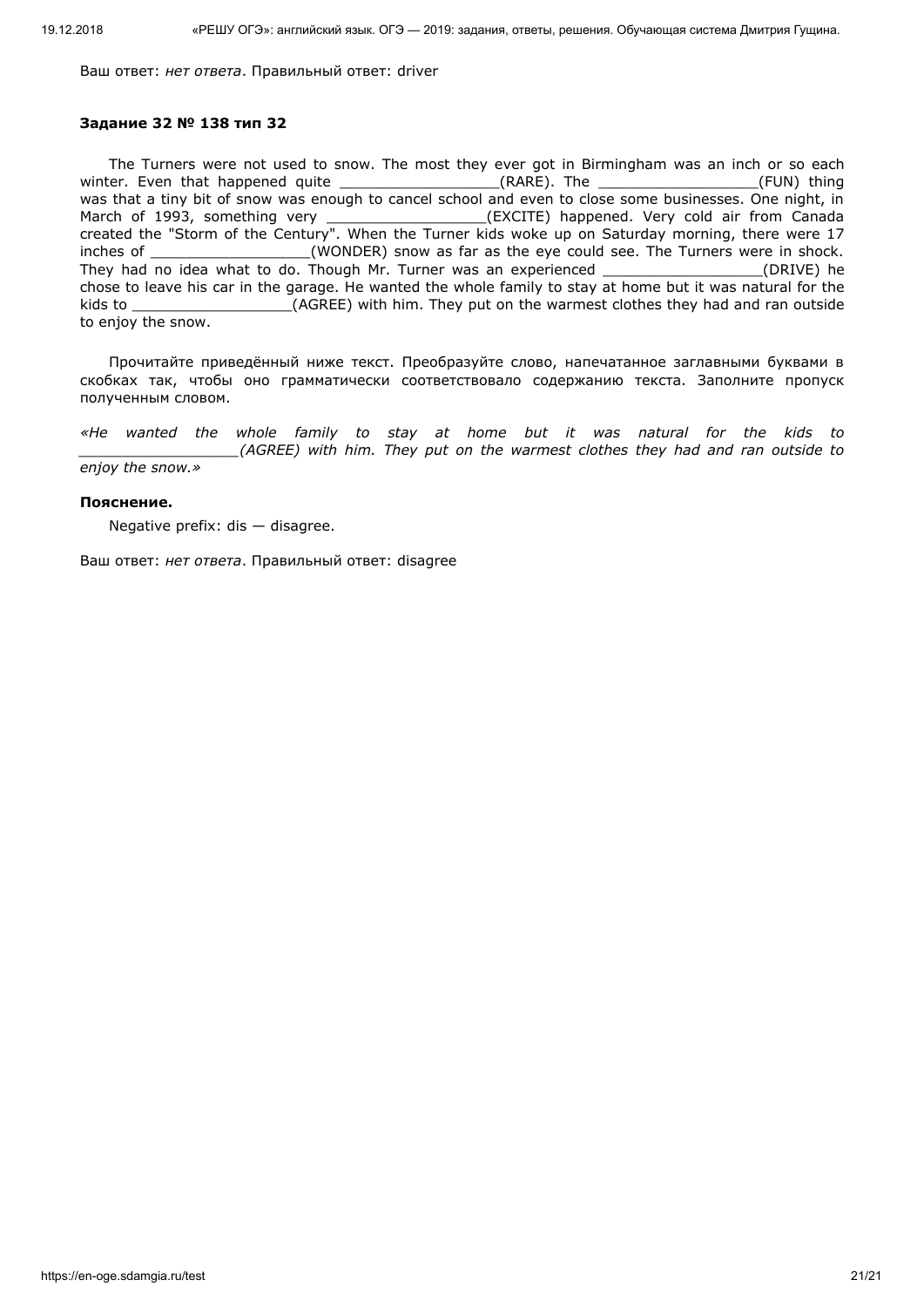# **Задание С1**

You have 30 minutes to do this task. You have received a letter from your English–speaking pen friend, John.

*...I like summer because I can give as much time as I want to my hobby — reading. I know it sounds strange nowadays. Why do teenagers read less than their parents did? What kind of books do you like reading? What do you do in your free time?...*

Write him a letter and answer his 3 questions. Write 100–120 words. Remember the rules of letter writing.

# **Пояснение.**

St. Petersburg, Russia November, 30

Dear John,

It's nice to hear from you. I didn't know that you like reading!

I think that nowadays teenagers read less than their parents because of the internet, computer games and social webs which take too much time. But I like reading and try to read regularly. I like to read short stories, because their final is usually unpredictable. Also I read some classic novels, in my opinion it's important to improve your erudition and vocabulary. Besides reading I do sport in my free time, and never forget to spend some amount of time with my friends.

I would like you to recommend me some book that you lately read and liked. Let me know the title! Write me back. Best wishes,

Emma

#### **Критерий**

- K1 Решение коммуникативной задачи
- K2 Организация текста
- K3 Лексико-грамматическое оформление текста
- K4 Орфография и пунктуация

#### **Задание С2**

You are going to read the text aloud. You have 1.5 minutes to read the text silently, and then be ready to read it aloud. Remember that you will not have more than 2 minutes for reading aloud.

Nowadays people can't imagine their kitchen without a refrigerator. The first refrigerators appeared at the end of the 18th century. They looked different: they were just iceboxes. The refrigerators of the past were just wooden boxes, sometimes lined inside with metal. People put ice into the box and then placed the food inside to keep it cool. The refrigerator, similar to the one that we have now, was produced by General Electric in 1911, in France. It was very expensive. In those days, with the same money you could buy two cars. Today, in developed countries almost every family has enough money to buy a refrigerator for their kitchen. It's hard to imagine how difficult and uncomfortable our lives would be without a refrigerator.

#### **Пояснение.**

Речь воспринимается легко: необоснованные паузы отсутствуют; фразовое ударение и интонационные контуры, произношение слов практически без нарушений нормы; допускается не более пяти фонетических ошибок, в том числе одна-две ошибки, искажающие смысл.

# **Критерий**

- K1 Решение коммуникативной задачи
- K2 Лексико-грамматическое оформление речи
- K3 Произносительная сторона речи

### **Задание С3**

You are going to take part in a telephone survey. You have to answer six questions. Give full answers to the questions. Remember that you have 40 seconds to answer each question.

Нажмите кнопку [9416.mp3](https://en-oge.sdamgia.ru/files/9416.mp3), чтобы прослушать запись.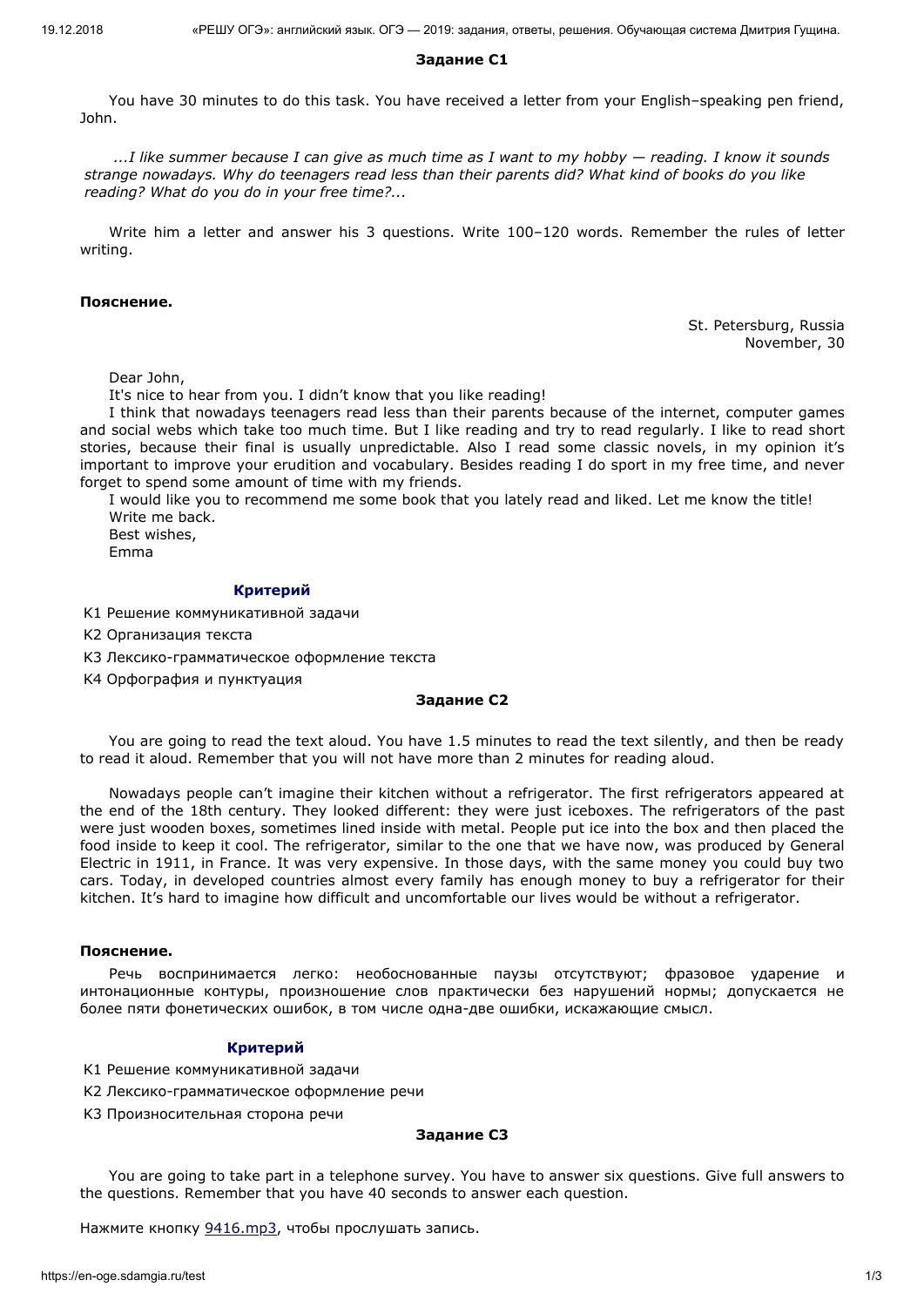Вы могли бы ответить так: **Electronic assistant:** How often do you go to the cinema? **Student:** I usually go to the cinema once a month. **Electronic assistant:** What kinds of films do you like most? **Student:** In fact I like different kinds of films but thrillers and dramas are my favourite. **Electronic assistant:** Why do you think many people prefer watching films at home? **Student:** As far as I can tell such people don't like watching movies with strangers and that is why they prefer watching them at home. **Electronic assistant:** What do you like to do in your free time? **Student:** I like playing football in my free time. **Electronic assistant:** How can films in English help students improve their English? **Student:** Watching films in English helps students get used to a foreign speech. **Electronic assistant:** What film would you recommend your friend see? And why? **Student:** I would recommend to my friend a film called «Titanic» because I think that plot of the movie

is brilliant.

# **Критерий**

- K1 Решение коммуникативной задачи
- K2 Взаимодействие с собеседником
- K3 Лексико-грамматическое оформление речи
- K4 Произносительная сторона речи

# **Задание С4 № 1543**

| Критерии оценивания ответа на задание С4                                                                                                                                                                                                                         |                |  |  |
|------------------------------------------------------------------------------------------------------------------------------------------------------------------------------------------------------------------------------------------------------------------|----------------|--|--|
| Решение коммуникативной задачи (К5)                                                                                                                                                                                                                              |                |  |  |
| Задание выполнено полностью: цель общения достигнута; тема раскрыта в полном объёме<br>(полно, точно и развернуто раскрыты все аспекты, указанные в задании)                                                                                                     | 3              |  |  |
| Задание выполнено: цель общения достигнута; но тема раскрыта не в полном объёме (один<br>аспект раскрыт не полностью)                                                                                                                                            | $\overline{2}$ |  |  |
| Задание выполнено частично: цель общения достигнута частично; тема раскрыта в ограни-<br>ченном объёме (один аспект не раскрыт,<br>ИЛИ все аспекты задания раскрыты неполно,<br>ИЛИ два аспекта раскрыты не в полном объёме, третий аспект дан полно и точно)    | $\mathbf{1}$   |  |  |
| Задание не выполнено: цель общения не достигнута: два аспекта содержания не раскрыты*                                                                                                                                                                            | $\mathbf 0$    |  |  |
| Организация высказывания (К6)                                                                                                                                                                                                                                    |                |  |  |
| Высказывание логично и имеет завершённый характер; имеются вступительная и заключи-<br>тельная фразы, соответствующие теме. Средства логической связи используются правильно                                                                                     | $\overline{2}$ |  |  |
| Высказывание в основном логично и имеет достаточно завершённый характер, НО отсут-<br>ствует вступительная<br>или<br>заключительная фраза, имеются одно-два нарушения в использовании средств логической<br>СВЯЗИ                                                | $\mathbf{1}$   |  |  |
| Высказывание нелогично, вступительная и заключительная фразы отсутствуют; средства<br>логической связи практически не используются                                                                                                                               | $\mathbf 0$    |  |  |
| Языковое оформление высказывания (К7)                                                                                                                                                                                                                            |                |  |  |
| Использованный словарный запас, грамматические структуры,<br>фонетическое оформление высказывания соответствуют поставленной задаче (допускается<br>не более четырёх негрубых лексико-грамматических ошибок<br>И/ИЛИ не более трёх негрубых фонетических ошибок) | $\overline{2}$ |  |  |
| Использованный словарный запас, грамматические структуры, фонетическое оформление<br>высказывания соответствуют поставленной задаче (допускается не более пяти негрубых<br>лексикограмматических ошибок<br>И/ИЛИ не более четырёх негрубых фонетических ошибок)  | $\mathbf{1}$   |  |  |
| Понимание высказывания затруднено из-за многочисленных лексико-грамматических и фо-<br>нетических ошибок (шесть и более лексико-грамматических ошибок<br>И/ИЛИ пять и более фонетических ошибок)<br>ИЛИ более трёх грубых ошибок                                 | 0              |  |  |